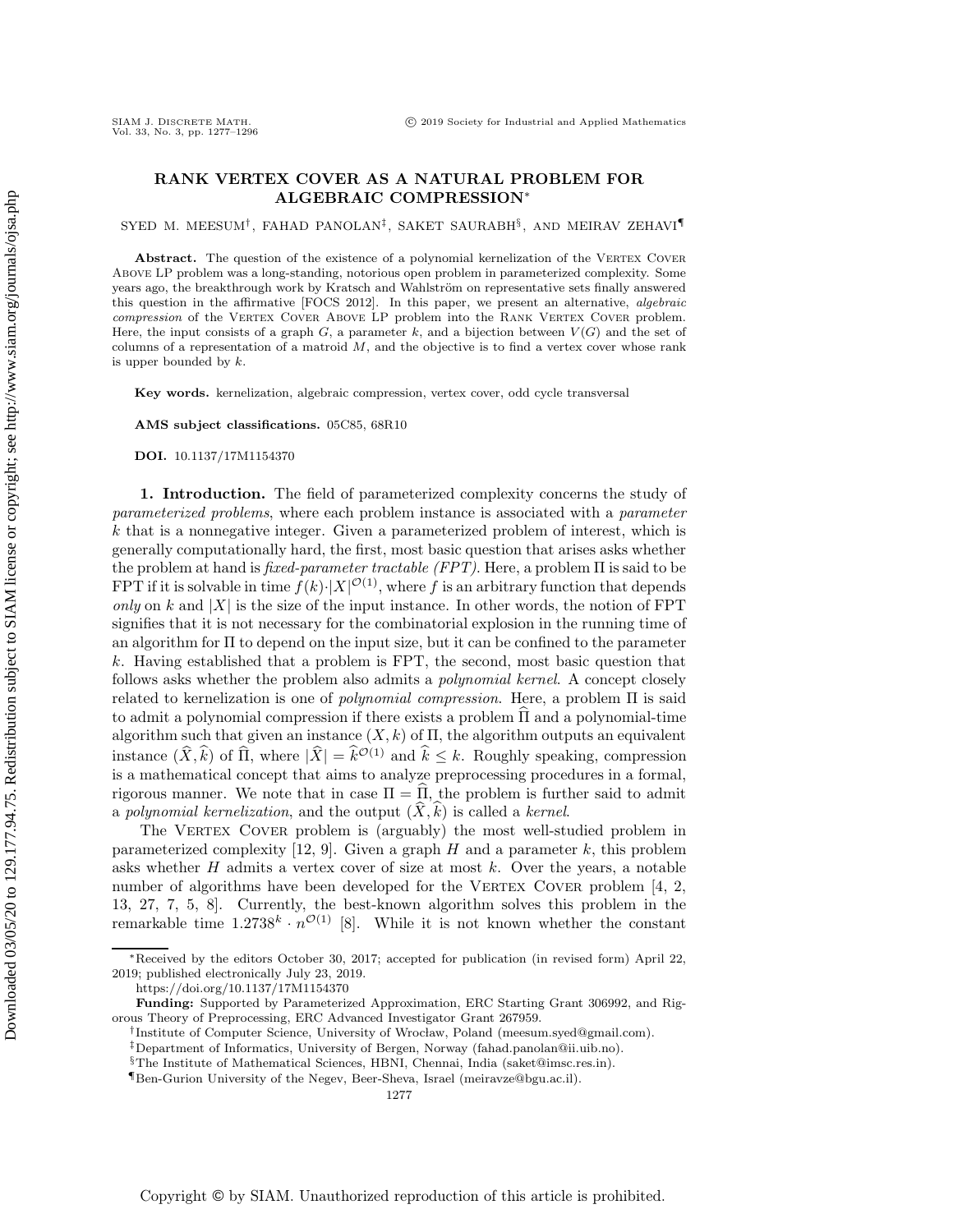1.2738 is "close" to optimal, it is known that unless the exponential time hypothesis fails, VERTEX COVER cannot be solved in time  $2^{o(k)} \cdot n^{\mathcal{O}(1)}$  [\[18\]](#page-19-3). On the other hand, in the context of kernelization, the picture is clear in the following sense: It is known that VERTEX COVER admits a kernel with  $\mathcal{O}(k^2)$  vertices and edges [\[4\]](#page-18-1), but unless NP  $\subseteq$  co-NP/poly, it does not admit a kernel with  $\mathcal{O}(k^{2-\epsilon})$  edges [\[11\]](#page-19-4) for any  $\epsilon > 0$ .<br>We remark that it is also known that VERTEY COVER admits a kernel not only of We remark that it is also known that VERTEX COVER admits a kernel not only of size  $\mathcal{O}(k^2)$  but also with only 2k vertices [\[7,](#page-18-3) [22\]](#page-19-5), and it is conjectured that this bound might be essentially tight [\[6\]](#page-18-6).

It has become widely accepted that VERTEX COVER is one of the most natural test beds for the development of new techniques and tools in parameterized complexity. Unfortunately, the vertex cover number of a graph is generally large—in fact, it is often linear in the size of the entire vertex set of the graph [\[12,](#page-19-0) [9\]](#page-18-0). Therefore, alternative parameterizations, known as *above-guarantee parameterizations*, have been proposed. The two most well known such parameterizations are based on the observation that the vertex cover number of a graph H is at least as large as the *fractional vertex cover number* of H, which in turn is at least as large as the maximum size of a matching of  $H$ . Here, the fractional vertex cover number of  $H$  is the solution to the linear program that minimizes  $\sum_{v \in V(H)} x_v$  subject to the constraints  $x_u + x_v \ge 1$  for all<br> $\{w, w\} \in F(H)$  and  $x_v > 0$  for all  $w \in V(H)$ . Accordingly, given a graph H and a  $\{u, v\} \in E(H)$  and  $x_v \geq 0$  for all  $v \in V(H)$ . Accordingly, given a graph H and a parameter k, the VERTEX COVER ABOVE MM problem asks whether  $H$  admits a vertex cover of size at most  $\mu(H) + k$ , where  $\mu(H)$  is the maximum size of a matching of  $H$ , and the VERTEX COVER ABOVE LP problem asks whether  $H$  admits a vertex cover of size at most  $\ell(H) + k$ , where  $\ell(H)$  is the fractional vertex cover number of H.

On the one hand, several parameterized algorithms for these two problems have been developed in the last decade [\[30,](#page-19-6) [29,](#page-19-7) [10,](#page-19-8) [26,](#page-19-9) [23\]](#page-19-10). Currently, the best-known algorithm for VERTEX COVER ABOVE LP, which is also the best-known algorithm for VERTEX COVER ABOVE MM, runs in time  $2.3146^{k} \cdot n^{\mathcal{O}(1)}$  [\[23\]](#page-19-10). On the other hand, the question of the existence of polynomial kernelizations of these two problems was a long-standing, notorious open problem in parameterized complexity. Five years ago, the breakthrough work by Kratsch and Wahlström  $[21]$  on representative sets finally answered this question in the affirmative. To date, the kernelizations by Kratsch and Wahlström have remained the only known (randomized) polynomial compressions of VERTEX COVER ABOVE MM and VERTEX COVER ABOVE LP. Note that since  $\ell(H)$ is necessarily at least as large as  $\mu(H)$ , a polynomial compression of VERTEX COVER ABOVE LP also doubles as a polynomial compression of VERTEX COVER ABOVE MM. We also remark that several central problems in parameterized complexity, such as the ODD CYCLE TRANSVERSAL problem, are known to admit parameter-preserving reductions to VERTEX COVER ABOVE LP [\[23\]](#page-19-10). Hence, the significance of a polynomial compression of Vertex Cover Above LP also stems from the observation that it simultaneously serves as a polynomial compression of additional well-known problems and can therefore potentially establish the target problem as a natural candidate to express compressed problem instances.

Recently, a higher above-guarantee parameterization of VERTEX COVER, resulting in the VERTEX COVER ABOVE LOVÁSZ-PLUMMER, has been introduced by Garg and Philip  $[14]$ . Here, given a graph H and a parameter k, the objective is to determine whether H admits a vertex cover of size at most  $(2\ell(H) - \mu(H)) + k$ . Garg and Philip [\[14\]](#page-19-12) showed that this problem is solvable in time  $3^k \cdot n^{\mathcal{O}(1)}$ , and Kratsch [\[20\]](#page-19-13) showed that it admits a (randomized) kernelization that results in a large yet polynomial kernel. We remark that above-guarantee parameterizations can very easily reach bars beyond which the problem at hand is no longer FPT. For example, Gutin et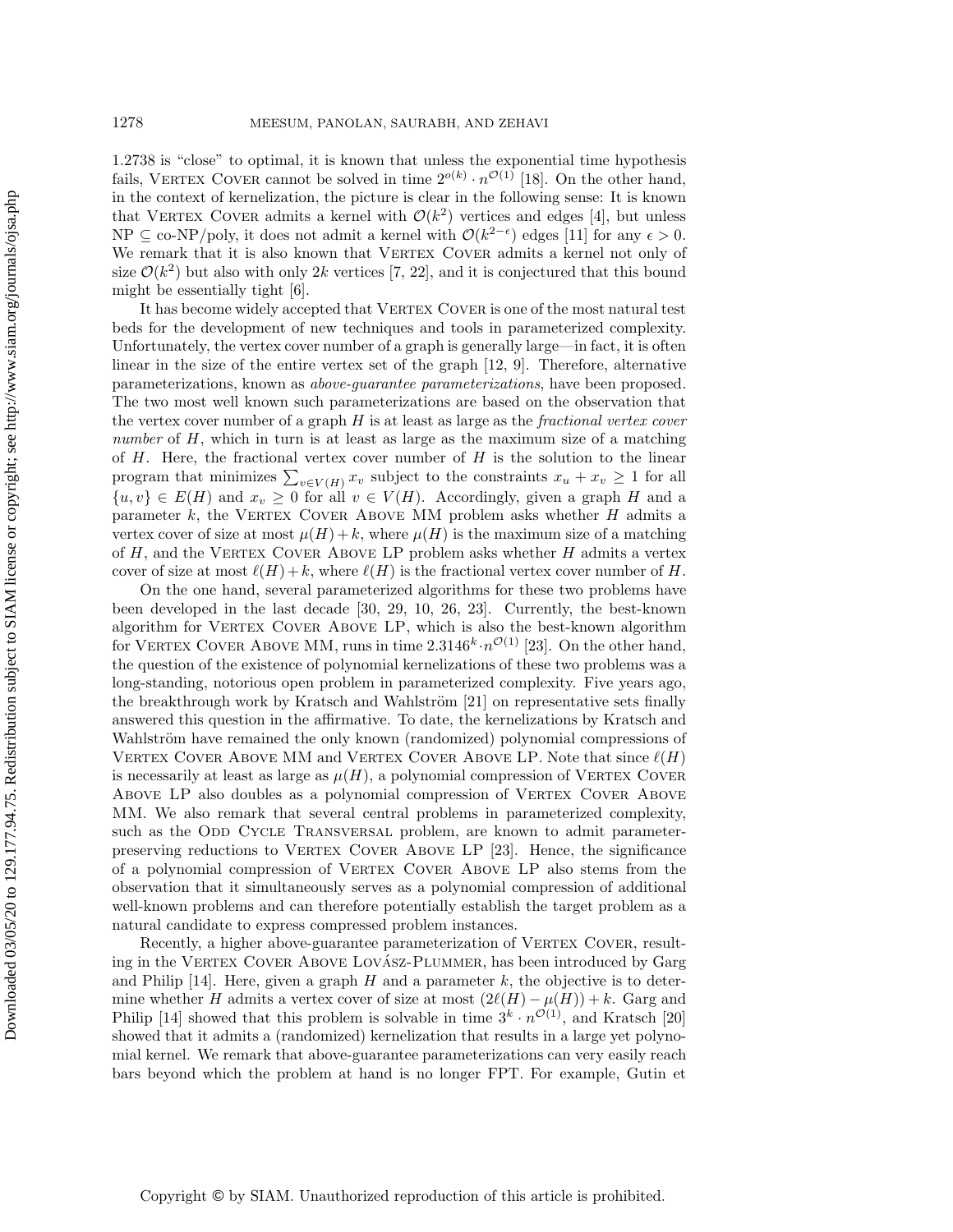al. [\[16\]](#page-19-14) showed that the parameterization of VERTEX COVER above  $m/\Delta(H)$ , where  $\Delta(H)$  is the maximum degree of a vertex in H and m is the number of edges in H, results in a problem that is not FPT (unless  $FPT=W[1]$ ).

**Our results and methods.** In this paper, we present an alternative, *algebraic compression* of the VERTEX COVER ABOVE LP problem into the RANK VERTEX COVER problem. We remark that RANK VERTEX COVER was originally introduced by Lovász [\[24\]](#page-19-15) as a tool for the examination of critical graphs. Given a graph  $H$ , a parameter  $\ell$ , and a bijection between  $V(H)$  and the set of columns of a representation of a matroid  $M$ , the objective of RANK VERTEX COVER is to find a vertex cover of H whose rank, which is defined by the set of columns corresponding to its vertices, is upper bounded by  $\ell$ . Note that formal definitions of the terms used in the definition of RANK VERTEX COVER can be found in section [2.](#page-2-0)

We obtain a (randomized) polynomial compression of size  $\mathcal{O}(k^7 + k^{4.5} \log \frac{1}{\varepsilon})$ , where  $\varepsilon$  is the probability of failure and  $k = \ell - \mu(H)$ . Here, by failure we mean that we output an instance of RANK VERTEX COVER which is not equivalent to the input instance. Our work makes use of properties of linear spaces and matroids and also relies on elementary probability theory. One of the main challenges it overcomes is the conversion of the methods of Lovász  $[24]$  into a procedure that works over rationals with reasonably small binary encoding.

<span id="page-2-0"></span>**2. Preliminaries.** We use  $\mathbb N$  to denote the set of natural numbers. For any  $n \in \mathbb{N}$ , we use  $[n]$  as a shorthand for  $\{1, 2, \ldots, n\}$ . In this paper, the notation F will refer either to a finite field of prime size or to the field R of real numbers. Accordingly,  $\mathbb{F}^n$  is an *n*-dimensional linear space over the field  $\mathbb{F}$ , where a vector  $v \in \mathbb{F}^n$  is a tuple of n elements from the field  $\mathbb F$ . Here, the vector v is implicitly assumed to be represented as a column vector, unless stated otherwise. A finite set of vectors  $S$  over the field  $\mathbb F$ is said to be *linearly independent* if the only solution to the equation  $\sum_{v \in S} \lambda_v v = 0$ , where it holds that  $\lambda_v \in \mathbb{F}$  for all  $v \in S$ , is the one that assigns zero to all of the scalars  $\lambda_v$ . A set S that is not linearly independent is said to be *linearly dependent*. The *span* of a set of vectors S, denoted by  $\overline{S}$  (or span(S)), is the set  $\{\sum_{v \in S} \alpha_v v : \alpha_v \in \mathbb{F}\},$ <br>defined over the linear space  $\mathbb{F}^n$ defined over the linear space  $\mathbb{F}^n$ .

For a graph G, we use  $V(G)$  and  $E(G)$  to denote the vertex set and the edge set of G, respectively. We treat the edge set of an *undirected graph* G as a family of subsets of size 2 of  $V(G)$  i.e.  $E(G) \subset {V(G)}$ . An *independent set* in a graph G is a subsets of size 2 of  $V(G)$ , i.e.,  $E(G) \subseteq {V(G) \choose 2}$ . An *independent set* in a graph G is a<br>set of vertices X such that for all  $u, v \in X$  it holds that  $f u, v \notin E(G)$ . For a graph set of vertices X such that for all  $u, v \in X$ , it holds that  $\{u, v\} \notin E(G)$ . For a graph  $G$  and a vertex  $v \in V(G)$ , we use  $G \setminus v$  to denote the graph obtained from  $G$  after G and a vertex  $v \in V(G)$ , we use  $G \setminus v$  to denote the graph obtained from G after deleting  $v$  and the edges incident with  $v$ .

## **2.1. Matroids.**

DEFINITION 2.1. *A* matroid *X is a pair*  $(U,\mathcal{I})$ *, where U is a set of elements and*  $\mathcal I$  *is a set of subsets of* U, with the following properties: (i)  $\emptyset \in \mathcal I$ *;* (ii) *if*  $I_1 \subset I_2$  *and*  $I_2 \in \mathcal{I}$ , then  $I_1 \in \mathcal{I}$ ; and (iii) if  $I_1, I_2 \in \mathcal{I}$  and  $|I_1| < |I_2|$ , then there is  $x \in (I_2 \setminus I_1)$ *such that*  $I_1 \cup \{x\} \in \mathcal{I}$ *.* 

A set  $I' \in \mathcal{I}$  is said to be *independent*; otherwise, it is said to be *dependent*. A set  $B \in \mathcal{I}$  is a *basis* if no superset of B is independent. For example,  $U_{t,n} = ([n], \{I : I \subseteq$  $[n], |I| \leq t$  forms a matroid known as a *uniform matroid*. For a matroid  $X = (U, \mathcal{I}),$ we use  $E(X)$ ,  $\mathcal{I}(X)$ , and  $\mathcal{B}(X)$  to denote the ground set U of X, the set of independent sets  $\mathcal I$  of  $X$ , and the set of bases of  $X$ , respectively. Here, we are mainly interested in *linear matroids*, which are defined as follows. Given a matroid  $X = (U, \mathcal{I})$ , a matrix M having <sup>|</sup>U<sup>|</sup> columns is said to *represent* X if (i) the columns of M are in bijection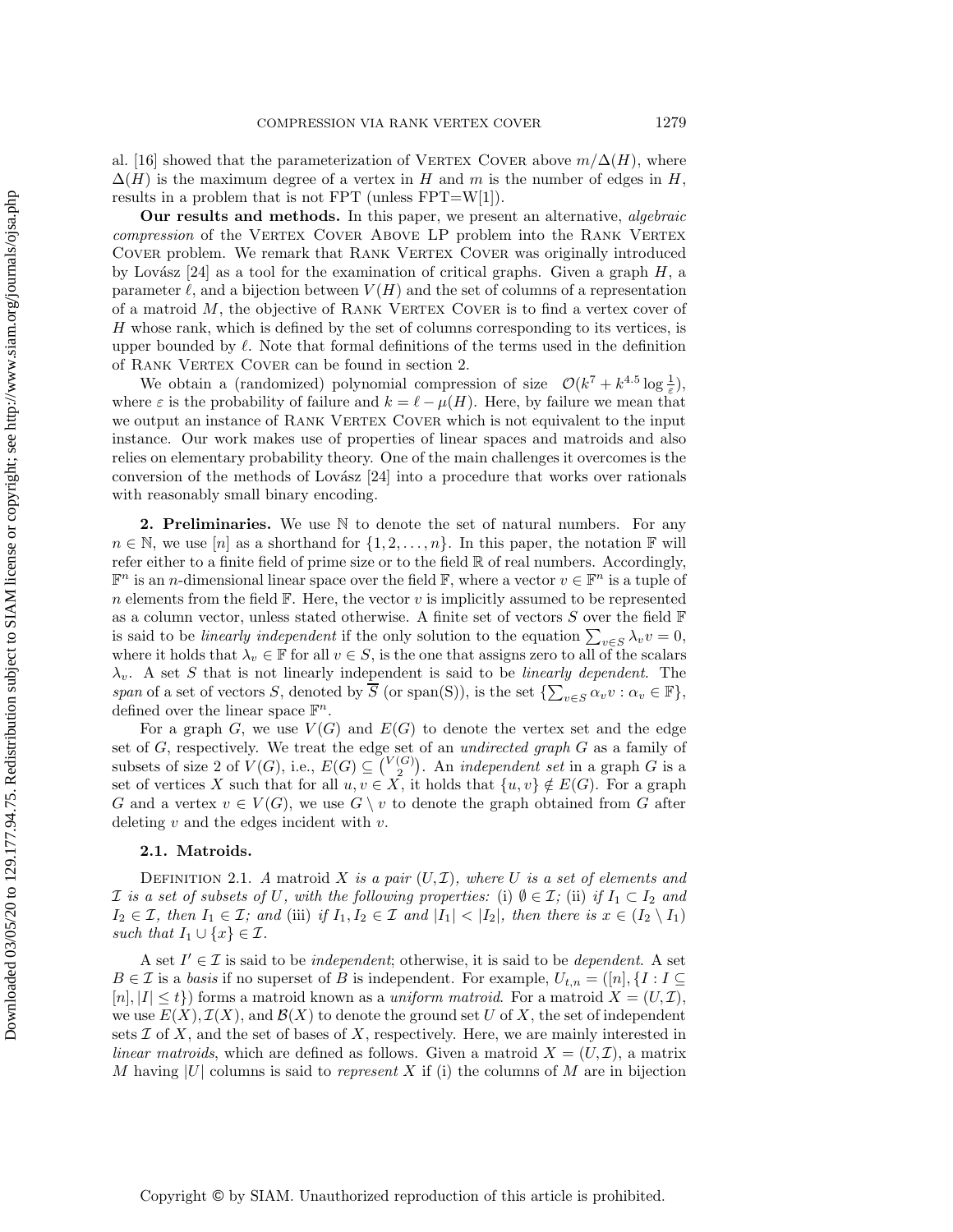with the elements in U and (ii) a set  $A \subseteq U$  is independent in X if and only if the columns corresponding to A in M are linearly independent. Accordingly, a matroid is a linear matroid if it has a representation over some field. For simplicity, we use the same symbol to refer to a matroid  $M$  and its representation. For a matrix  $M$  and some subset B of columns of M, we let  $M[\star, B]$  denote the submatrix of M that is obtained from  $M$  by deleting all columns not in  $B$ . The submatrix of  $M$  over a subset of rows R and a subset of columns B is denoted using  $M[R, B]$ . We define the RANK VERTEX COVER problem using a representable matroid as follows.

Rank Vertex Cover

*Input*: A graph H, an integer  $\ell$ , and a bijection  $\phi$  between  $V(H)$  and the set of columns of a representation of a matroid M.

*Output*: Is there a vertex cover  $S \subseteq V(H)$  of H such that rank $({\phi(s): s \in S}) \leq \ell$ ?

In the paper we would be working with the above-guarantee parameter  $k$ , where  $k = \ell - \mu(H)$ . We proceed by stating several basic definitions related to matroids that are central to our work. For this purpose, let  $X = (U, \mathcal{I})$  be a matroid. An element  $x \in U$  is called a *loop* if  $\{x\} \notin \mathcal{I}$ ; equivalently, it does not belong to any independent set of  $X$ . If  $X$  is a linear matroid, then loops correspond to zero column vectors in its representation. An element  $x \in U$  is called a *co-loop* if it occurs in every basis of X. Note that for a linear matroid  $X$ , an element  $x$  is a co-loop if and only if it is linearly independent from any subset of  $U \setminus \{x\}$ . Observe that for any co-loop x and  $A \in \mathcal{I}$ , we have  $A \cup \{x\} \in \mathcal{I}$ . For a subset  $A \subseteq U$ , the *rank* of A is defined as the maximum size of an independent subset of A, that is,  $\text{rank}_X(A) := \max_{I' \subseteq A} \{ |I'| : I' \in \mathcal{I} \}$ . We<br>remove the subscript of  $\text{rank}_X(A)$  if the matroid is clear from the context. The rank remove the subscript of  $\text{rank}_X(A)$  if the matroid is clear from the context. The rank of a matroid is defined to be the rank of the set U.

The *rank function* of X is the function rank :  $2^U \rightarrow \mathbb{N}$  that assigns rank(A) to each subset  $A \subseteq U$ . Note that this function satisfies the following properties:

1.  $0 \leq \text{rank}(A) \leq |A|$ ;

2. if  $A \subseteq B$ , then rank $(A) \leq \text{rank}(B)$ ;

3. rank $(A \cup B)$  + rank $(A \cap B)$  ≤ rank $(A)$  + rank $(B)$ .

A set F such that  $\emptyset \subseteq F \subseteq U$  is a flat if  $\text{rank}(F \cup \{x\}) > \text{rank}(F)$  for all  $x \notin F$ . Let  $\mathcal F$  be the set of all flats of the matroid X. For any subset A of U, the closure A is defined as  $\overline{A} = \bigcap_{F \in \mathcal{F}} \{F : A \subseteq F\}$ . It can be seen that the closure of a set is the flat of minimum rank containing it. We list out some useful properties of flats and flat of minimum rank containing it. We list out some useful properties of flats and the closure operation as follows:

1. For any flat F, we have  $F = \overline{F}$ .

2. For any two flats  $X, Y$ , we have that  $X \cap Y$  is also a flat.

3. For any set  $S \subseteq U$ , we have rank $(S) = \text{rank}(\overline{S})$ .

For a linear matroid the analogue of closure operation is the operation of span. To denote the span of a set in a matroid M, we would use the notation  $\text{span}_M$  and remove the subscript if the matroid is clear from the context. In this paper, for a linear matroid both these notions have been used interchangeably. Flats in a linear matroid are the subspaces of the column space of the representation matrix. Any matroid always contains two flats trivially if it has a nonzero matrix representation, namely, the flat containing the zero vector and the column space of the representation. We next define the notion of general position on a flat for a linear matroid.

<span id="page-3-0"></span>Definition 2.2 (general position on a flat in a linear matroid). *Let* F *be a flat of a linear matroid* X. An element  $x \in F$  *is said to be in* general position on F *if for any flat*  $F'$  *of*  $X$ *, if*  $x$  *is contained in* span $(F' \setminus \{x\})$ *, then*  $F \subseteq F'$ *.*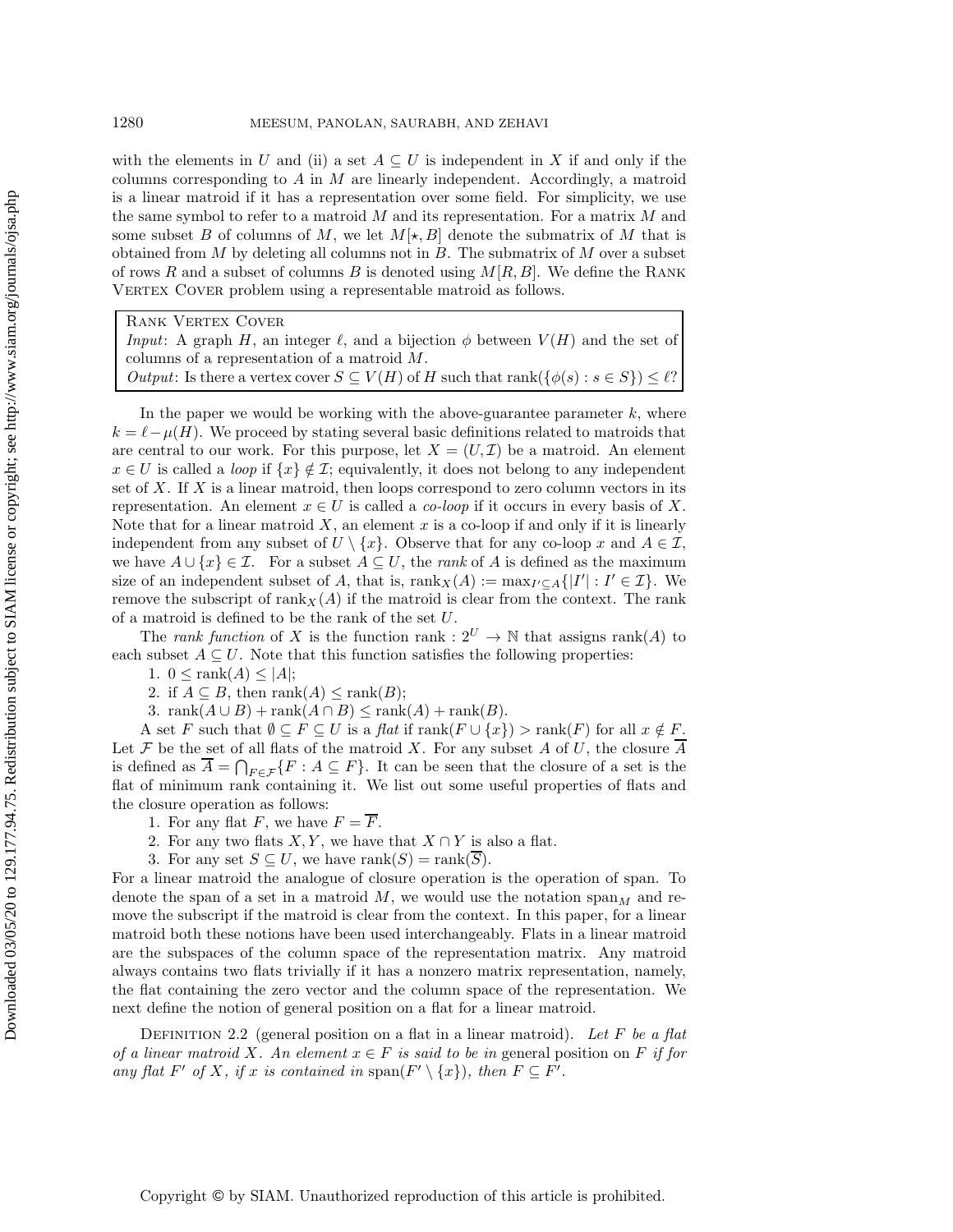<span id="page-4-4"></span>The notion of general position is related to the independent sets of a linear matroid as follows.

LEMMA 2.3. *Given a linear matroid* M, a flat F of M, and a vector  $x \in F$ . If for *all*  $I \in \mathcal{I}(M)$  *such that*  $F \nsubseteq I$  *we have*  $I \cup \{x\} \in \mathcal{I}(M)$ *, then* x *is in general position on* F*.*

*Proof.* We prove the contrapositive. Assume that  $x$  is not in general position on F. Using Definition [2.2,](#page-3-0) we see that there exists a flat  $F'$  with  $x \in F' \setminus \{x\}$  such that  $F'$  does not contain F. In particular, F is not spanned by any subset of F'. Let I be a maximal independent set contained in  $F' \setminus \{x\}$ . Clearly, I does not span F, but  $I \cup \{x\}$  is a dependent set.  $I \cup \{x\}$  is a dependent set.

<span id="page-4-2"></span>*Observation* 1. If a vector x is in general position on a flat F with rank $(F) \geq 1$ , in a linear matroid, then  $x$  is nonzero.

*Proof.* Assume that  $x = \overline{0}$ . As F has rank at least one, we get that the representation matrix M is nonzero. So, M has  $F' = {\vec{0}}$  as a flat such that  $F \nsubseteq F'$ , but  $x \in \text{span}(F' \setminus \{x\}) = \text{span}(\emptyset) = \{ \vec{0} \}$ . Therefore, we get a contradiction  $x \in \text{span}(F' \setminus \{x\}) = \text{span}(\emptyset) = \{\vec{0}\}.$  Therefore, we get a contradiction.  $\mathsf{\Pi}$ 

**Deletion and contraction.** The deletion of an element  $u$  from  $X$  results in a matroid X', denoted by  $X \setminus u$ , with ground set  $E(X') = E(X) \setminus \{u\}$  and set of independent sets  $\mathcal{T}(X') = I \cup I \subseteq \mathcal{T}(X)$   $u \notin I$ . The contraction of a poploon independent sets  $\mathcal{I}(X') = \{I : I \in \mathcal{I}(X), u \notin I\}$ . The contraction of a nonloop<br>element u from X results in a matroid X' denoted by  $X/u$  with ground set  $E(X') =$ element u from X results in a matroid X', denoted by  $X/u$ , with ground set  $E(X') = E(X) \setminus \{u\}$  and set of independent sets  $\mathcal{T}(X') = \{I\} \setminus \{u\}$   $\mapsto u \in I$  and  $I \in \mathcal{T}(X)$  $E(X) \setminus \{u\}$  and set of independent sets  $\mathcal{I}(X') = \{I \setminus \{u\} : u \in I \text{ and } I \in \mathcal{I}(X)\}.$ <br>The basis sets in a matroid and its contraction satisfy the following The basis sets in a matroid and its contraction satisfy the following.

<span id="page-4-0"></span>*Observation* 2. A set B is a basis in  $X/u$  if and only if  $B \cup \{u\}$  is a basis in X.

*When we are considering two matroids* X and  $X/u$ *, then for any subset*  $T \subseteq$  $E(X) \setminus \{u\}, \overline{T}$  represents the closure of T with respect to the matroid X.

A matroid can also be represented by a ground set and a rank function, and for our purposes, it is sometimes convenient to employ such a representation. That is, we also use a pair  $(U, r)$  to specify a matroid, where U is the ground set and r is rank function. Now, we prove several lemmas regarding operations on matroids, which are used later in the paper.

<span id="page-4-3"></span>*Observation* 3. Let X be a matroid,  $u \in E(X)$  be a nonloop element, and v be a co-loop in X. Then v is a co-loop in  $X/u$ . Moreover,  $rank(X/u) = rank(X) - 1$ .

*Proof.* If B is a basis in  $X/u$ , then  $B \cup \{u\}$  is a basis in X by Observation [2.](#page-4-0) As v is a co-loop in X,  $v \in B \cup \{u\}$ , which implies that  $v \in B$ . Hence, v is a co-loop in  $X/u$ .  $X/u$ .

Given a matrix (or a linear matroid) A and a column  $v \in A$ , by moving the column vector v to some vector u, we refer to the operation of replacing v in A by a vector u.

<span id="page-4-1"></span>LEMMA 2.4. Let  $X = (U, \mathcal{I})$  be a linear matroid,  $W \subseteq U$ , and let  $u, v \notin W$  be two *elements in* <sup>X</sup> *with* <sup>v</sup> *a co-loop in* <sup>X</sup>*. Let* <sup>X</sup> *be the matroid obtained by replacing* u with any vector in span $(W)$ . Then v is also a co-loop in X'.

*Proof.* Let  $u'$  denote the vector in the span of W which replaced  $u$ . Notice that the only modification performed with respect to the vectors of  $X$  is the update of  $u$ to u'. Suppose, by way of contradiction, that v is not a co-loop in X'. Then there exists a set of elements  $S \subseteq E(X')$  where  $v \notin S$  whose span contains  $v$ . If  $u' \notin S$ exists a set of elements  $S \subseteq E(X')$ , where  $v \notin S$ , whose span contains v. If  $u' \notin S$ ,

Downloaded 03/05/20 to 129.177.94.75. Redistribution subject to SIAM license or copyright; see http://www.siam.org/journals/ojsa.php Downloaded 03/05/20 to 129.177.94.75. Redistribution subject to SIAM license or copyright; see http://www.siam.org/journals/ojsa.php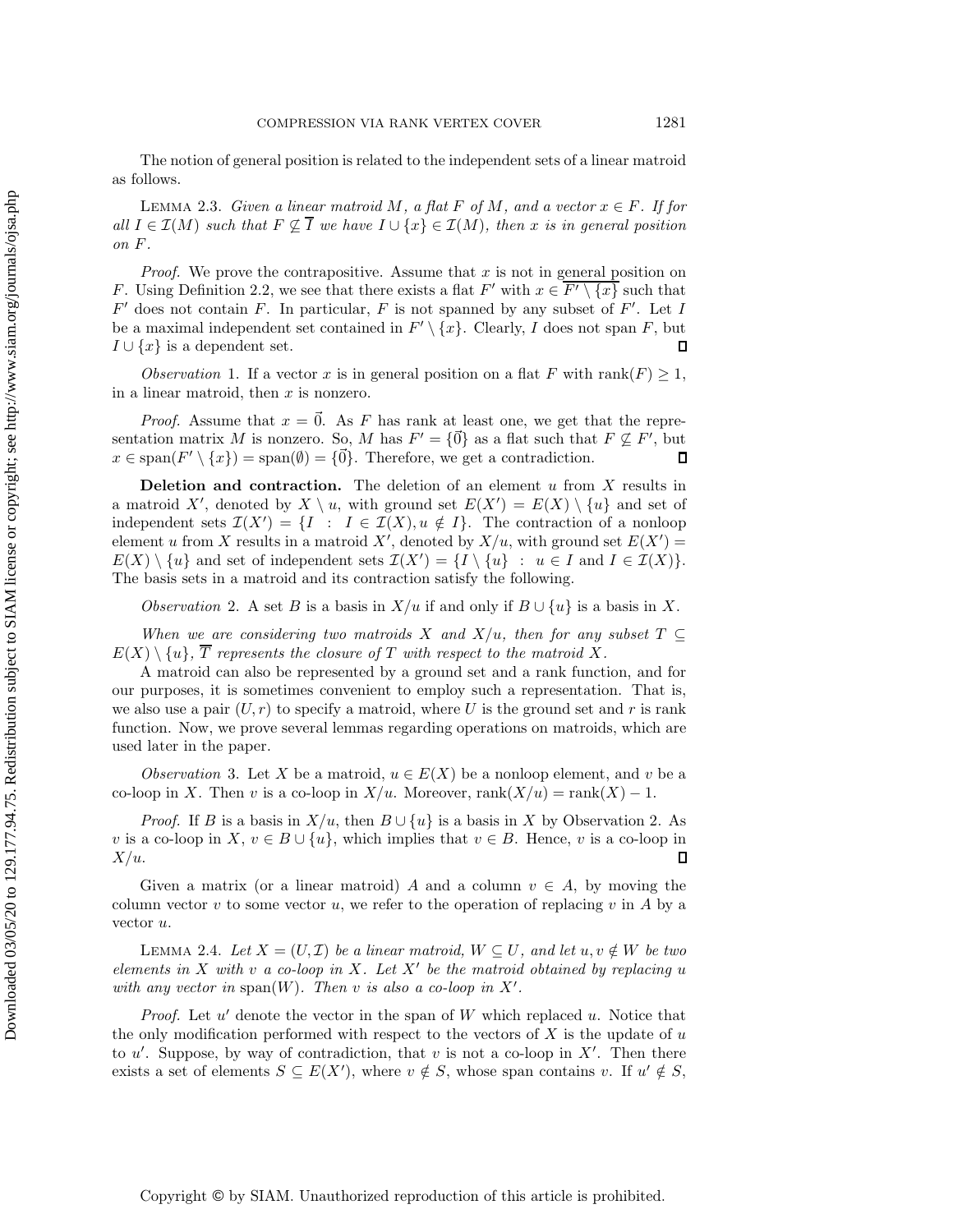then  $S \subseteq U$ , which implies that v was not a co-loop in X. Since this results in a contradiction, we have that  $u' \in S$ . As u' is in the span of W, v must be in the span of  $(W \cup S) \setminus \{u'\}$ . Since  $(W \cup S) \setminus \{u'\} \subseteq U$  and  $v \notin (W \cup S) \setminus \{u'\}$ , we have thus reached a contradiction. П

We remark that Lemma [2.4](#page-4-1) also holds in the special case when vector  $u$  is moved to a general position on the flat spanned by W.

In general, the rank of any set in the contracted matroid is given by the following.

<span id="page-5-2"></span>LEMMA 2.5 (see [\[15,](#page-19-16) Proposition 3.9]). Let v be an element in a matroid  $X =$  $(U, \mathcal{I})$ *, which is not a loop in X. Let*  $T \subseteq U$  *such that*  $v \notin T$ *. Then*  $\text{rank}_{X/v}(T) =$ rank $X(T \cup v) - 1$ .

The next lemma follows from the above.

<span id="page-5-0"></span>LEMMA 2.6. Let v be an element in a matroid  $X = (U, \mathcal{I})$ , which is not a loop in X. Let T be a subset of U such that  $v \in \overline{T}$ . Then  $\text{rank}_{X/v}(T \setminus \{v\}) = \text{rank}_X(T) - 1$ .

The lemma above can be rephrased as follows: If  $T$  is a set of elements in a matroid  $X = (U, \mathcal{I})$  such that an element  $v \in U$  is contained in the span of T, then the rank of  $T \setminus \{v\}$  in the contracted matroid  $X/v$  is smaller by 1 than the rank of T in  $X$ . The span of sets in a contracted matroid are given by the following.

<span id="page-5-1"></span>LEMMA 2.7 (see [\[28,](#page-19-17) Proposition 3.1.12]). *For any matroid* X, let  $T \subset E(X)$ *and*  $A \subseteq E(X) \setminus T$ *. Then*  $\text{span}_{X/T}(A) = \text{span}_X(A \cup T) \setminus T$ *.* 

**3. Compression.** Our objective is to give a polynomial compression of VER-TEX COVER ABOVE LP. More precisely, we develop a polynomial-time randomized algorithm that, given an instance of VERTEX COVER ABOVE LP with parameter  $k$ and  $\varepsilon > 0$  with probability at least  $1 - \varepsilon$ , outputs an equivalent instance of RANK VERTEX COVER whose size is bounded by a polynomial in k and  $\varepsilon$ . It is known that there is a parameter-preserving reduction from VERTEX COVER ABOVE LP to VERTEX COVER ABOVE MM such that the parameter of the output instance is linear in the parameter of the original instance [\[21\]](#page-19-11). Thus, in order to give a polynomial compression of VERTEX COVER ABOVE LP to RANK VERTEX COVER where the size of the output instance is bounded by  $\mathcal{O}(k^7 + k^{4.5} \log \frac{1}{\varepsilon})$ , it is enough to give a<br>polynomial compression of VERTEY COVER ABOVE MM to BANK VERTEY COVER polynomial compression of Vertex Cover Above MM to Rank Vertex Cover with the same bound on the size of the output instance. For a graph H, we use  $\mu(H)$ and  $\beta(H)$  to denote the maximum size of a matching and the vertex cover number of H, respectively. Let  $(G, k)$  be an instance of VERTEX COVER ABOVE MM. Let  $n = |V(G)|$  and  $I_n$  denote the  $n \times n$  identity matrix. That is,  $I_n$  is a representation of  $U_{n,n}$ . Notice that  $(G, k)$  is a YES-instance of VERTEX COVER ABOVE MM if and only if  $(G, I_n, \mu(G) + k)$  with any arbitrary bijection between  $V(G)$  and columns of  $I_n$ , is a YES-instance of RANK VERTEX COVER.

In summary, to give the desired polynomial compression of VERTEX COVER Above LP, it is enough to give a polynomial compression of instances of the form  $(G, I_n, \mu(G) + k)$  of RANK VERTEX COVER where the size of the output instance is bounded by  $\mathcal{O}(k^7 + k^{4.5} \log \frac{1}{\varepsilon})$ . Here, the parameter is k. For instances of RANK VERTEX COVER, we assume that the columns of the matrix are labeled by the vertices in  $V(G)$  in a manner corresponding to a bijection between the input graph and columns of the input matrix. As discussed above, we again stress that now our objective is to give a polynomial compression of an instance of the form  $(G, I_n, \mu(G) + k)$  of Rank Vertex Cover to Rank Vertex Cover, which can now roughly be thought of as a polynomial kernelization. We achieve the compression in two steps: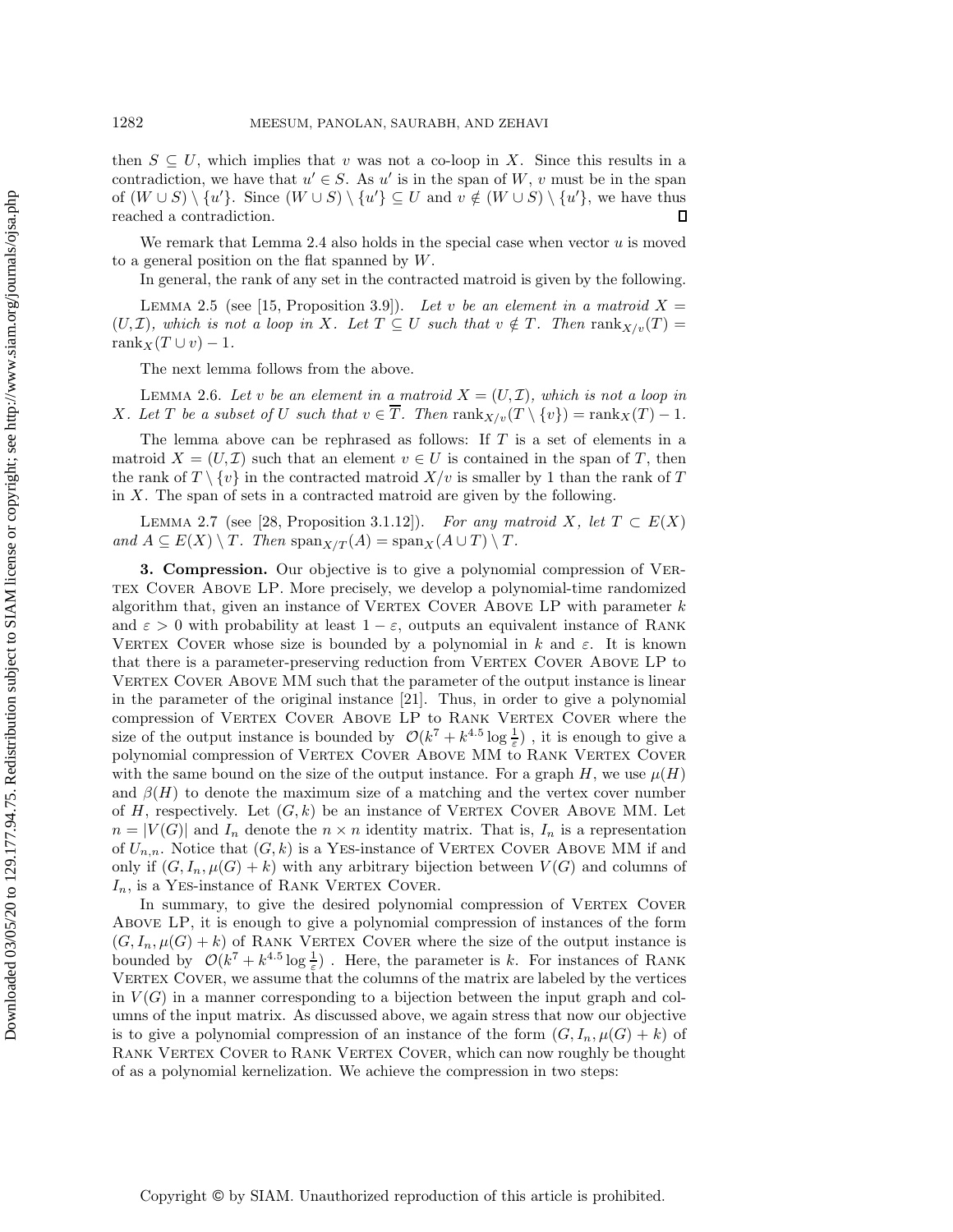- 1. In the first step, given  $(G, M = I_n, \mu(G) + k)$ , in polynomial time we either conclude that  $(G, I_n, \mu(G)+k)$  is a YES-instance of RANK VERTEX COVER or (with high probability of success) output an equivalent instance  $(G_1, M_1, \ell)$  of RANK VERTEX COVER where the number of rows in  $M_1$  and hence rank $(M_1)$ is upper bounded by  $\mathcal{O}(k^{3/2})$ . Moreover, we also bound the bits required for each entry in the matrix to be  $\tilde{\mathcal{O}}(k^{5/2} + \log(1/\varepsilon))$  This step is explained in section [3.2.](#page-8-0) Notice that after this step, the graph  $G_1$  need not be bounded by  $k^{\mathcal{O}(1)}$ .
- 2. In the second step, we work with the output  $(G_1, M_1, \ell)$  of the first step, and in polynomial time we reduce the number of vertices and edges in the graph  $G_1$  (and hence the number of columns in the matrix  $M_1$ ). That is, output of this step is an equivalent instance  $(G_2, M_2, \ell)$ , where the size of  $G_2$  is bounded by  $\mathcal{O}(k^3)$ . This step is explained in section [3.3.](#page-15-0)

Throughout the compression algorithm, we work with RANK VERTEX COVER. Notice that the input of RANK VERTEX COVER consists of a graph  $G$ , an integer  $\ell$ , and a linear representation M of a matroid with a bijection between  $V(G)$  and the set of columns of  $M$ . In the compression algorithm, we use operations that modify the graph G and the matrix M simultaneously. To employ these "simultaneous operations" conveniently, we define (in section [3.1\)](#page-6-0) the notion of a *graph-matroid pair*. We note that the definition of a graph-matroid pair is the same as a pregeometry defined in [\[24\]](#page-19-15), and various lemmas from [\[24\]](#page-19-15) which we use here are adapted to this definition. We also define deletion and contraction operations on a graph-matroid pair and state some properties of these operations.

<span id="page-6-0"></span>**3.1. Graph-matroid pairs.** We start with the definition of a graph-matroid pair.

Definition 3.1. *A pair* (H,M)*, where* H *is a graph and* M *is a matroid over the ground set*  $V(H)$ *, is called a* graph-matroid pair.

Notice that there is natural bijection between  $V(H)$  and  $E(M)$ , which is the identity map. Now, we define deletion and contraction operations on graph-matroid pairs.

DEFINITION 3.2. Let  $P = (H, M)$  be a graph-matroid pair, and let  $u \in V(H)$ . *The* deletion of *u* from P, denoted by  $P \setminus u$ , results in the graph-matroid pair  $(H \setminus u)$  $u, M \setminus u$ ). If u is not a loop in M, then the contraction of u in P, denoted by  $P/u$ , *results in the graph-matroid pair*  $(H \setminus u, M/u)$ *. For an edge*  $e \in E(H)$ *, P \e represents the pair*  $(H \setminus e, M)$ *.* 

We remark that matroid deletion and contraction can be done in time polynomial in the size of ground set for a linear matroid. For details, we refer the reader to [\[15,](#page-19-16) [28\]](#page-19-17).

DEFINITION 3.3. *Given a graph-matroid pair*  $P = (H, M)$ *, the vertex cover number of P is defined as*  $\tau(P) = \min\{\text{rank}_M(S) : S \text{ is a vertex cover of } H\}.$ 

For example, if  $M$  is an identity matrix (where each element is a co-loop), then  $\tau(P)$  is the vertex cover number of H. Moreover, if we let M be the uniform matroid  $U_{t,n}$  such that t is at least the size of the vertex cover number of H, then  $\tau(P)$  again equals the vertex cover number of H.

<span id="page-6-1"></span>Let  $P = (H, M)$  be a graph-matroid pair, where M is a linear matroid. Recall that  $M$  is also used to refer to a given linear representation of the matroid. For the sake of clarity, we use  $v_M$  to refer explicitly to the column vector associated with a vertex  $v \in V(H)$ . When it is clear from context, we use v and  $v_M$  interchangeably.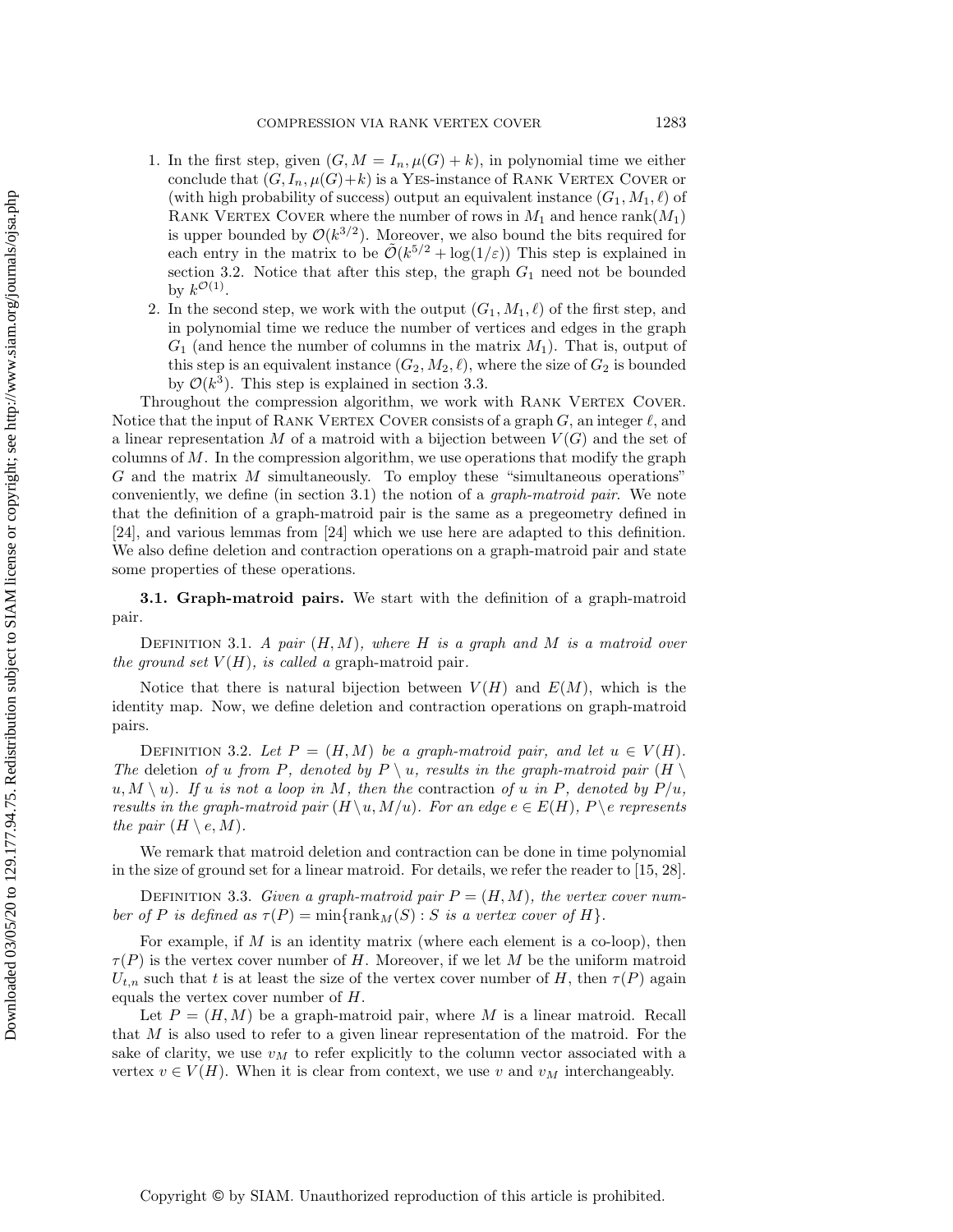LEMMA 3.4 (see [\[24,](#page-19-15) Proposition 4.2]). Let  $P = (H, M)$  be a graph-matroid pair  $and v \in V(H)$  *such that the vector*  $v_M$  *is a co-loop in* M, where M *is a linear matroid.* Let  $P' = (H, M')$  be the graph-matroid pair obtained by moving  $v_M$  to a vector  $v_M$ ,<br>such that in the matroid  $M'$ ,  $v_M$  is in general position on a flat containing the such that in the matroid  $M'$ ,  $v_{M'}$  is in general position on a flat containing the<br>neighbors of  $v_{M}(v)$ . Then  $\tau(P') - \tau(P)$ *neighbors of* v,  $N_H(v)$ *. Then*  $\tau(P') = \tau(P)$ *.* 

*Proof.* Note that the operation in the statement of the lemma does not change the graph H. The only change occurs in the matroid, where we map a co-loop  $v_M$  to a vector lying in the span of its neighbors. It is clear that such an operation does not increase the rank of any vertex cover. Indeed, given a vertex cover  $T$  of  $H$ , in case it excludes v, the rank of T is the same in both M and M', and otherwise, since  $v_M$  is<br>a co-loop, the rank of T cannot increase when M is modified by replacing  $v_M$  with a co-loop, the rank of  $T$  cannot increase when  $M$  is modified by replacing  $v_M$  with *any* other vector. Thus,  $\tau(P') \leq \tau(P)$ .<br>For the other inequality let T be t

For the other inequality, let  $T$  be the set of vectors corresponding to a minimum rank vertex cover of the graph  $H$  in the graph-matroid pair  $P'$  (where we have replaced the vector  $v_M$  by the vector  $v_M$ ). In what follows, note that as we are working<br>with linear matroids, the closure operation is the linear span. We have the following with linear matroids, the closure operation is the linear span. We have the following two cases:

*Case* 1:  $v_{M'} \notin T$ . In this case, T has the same rank in M as it has in M'. Thus,  $\tau(P') = \text{rank}_{M'}(T) = \text{rank}_{M}(T) \geq \tau(P).$ <br>Case 2:  $\eta_{M'} \in T$  Here we have two

Case 2:  $v_{M'} \in T$ . Here, we have two subcases:<br> **•** If  $v_{M'} \notin T \setminus f_{M'}$  then note that  $\tau(P')$ 

- If  $v_{M'} \notin \overline{T \setminus \{v_{M'}\}}$ , then note that  $\tau(P') = \text{rank}_{M'}(T) = \text{rank}_{M'}(T \setminus \{v_{M'}\}) +$ <br>1 = rank $\mathcal{U}(T \setminus \{v_{M'}\}) + \mathcal{U}(T \setminus \{v_{M'}\}) > \tau(G)$ . The third equality follows because  $1 = \text{rank}_M((T \setminus \{v_{M}\}) \cup \{v_M\}) \ge \tau(G)$ . The third equality follows because  $v_M$  is a co-loop.
- If  $v_{M'} \in T \setminus \{v_{M'}\}$ , then as  $v_{M'}$  is in general position on a flat contain-<br>ing its neighbors, by definition this means that all of the neighbors of  $v_{M'}$ ing its neighbors, by definition this means that all of the neighbors of  $v_M$ are also present in  $T \setminus \{v_{M'}\}$ . Since  $v_M$  and  $v_{M'}$  have the same neighbors,<br>as the graph H has not been modified all of the neighbors of  $v_M$  belong as the graph  $H$  has not been modified, all of the neighbors of  $v_M$  belong to  $\overline{T \setminus \{v_{M'}\}}$ . Thus,  $\overline{T \setminus \{v_{M'}\}}$  is a vertex cover of H. Therefore,  $\tau(P') = \text{rank}_{M}(T) - \text{rank}_{M}(T \setminus \{v_{M'}\}) - \text{rank}_{M}(T \setminus \{v_{M'}\}) \geq \tau(P)$  $\text{rank}_{M'}(T) = \text{rank}_{M'}(T) = \text{rank}_{M'}(T \setminus \{v_{M'}\}) = \text{rank}_{M}(T \setminus \{v_{M'}\}) \ge \tau(P).$ <br>The second equality crucially relies on the observation that the rank of a set The second equality crucially relies on the observation that the rank of a set is equal to the rank of the span of the set.

<span id="page-7-0"></span>This completes the proof of the lemma.

 $\Box$ 

LEMMA 3.5 (see [\[24,](#page-19-15) Proposition 4.3]). *Let*  $P = (H, M)$  *be a graph-matroid* and let u be a vertex of H such that u is not a loop and u is contained in the flat *pair, and let* v *be a vertex of* H *such that* v *is not a loop and* v *is contained in the flat*<br>spanned by *its neighbors* Let  $P' = P/v$ . Then  $\tau(P') = \tau(P) = 1$ *spanned by its neighbors. Let*  $P' = P/v$ *. Then*  $\tau(P') = \tau(P) - 1$ *.* 

*Proof.* Recall that the contraction of a vertex  $v$  in  $P$  results in the graph-matroid pair  $P' = (H', M') = (H \setminus v, M/v_M)$ ; i.e., the vertex is deleted from the graph and contracted in the matroid contracted in the matroid.

We first prove that  $\tau(P) \leq \tau(P') + 1$ . Let T be a minimum rank vertex cover in P',<br>rank  $\kappa(T) = \tau(P')$ . Let W be a maximum sized independent set in  $\mathcal{T}(M')$  coni.e.,  $\text{rank}_{M'}(T) = \tau(P')$ . Let W be a maximum sized independent set in  $\mathcal{I}(M')$  con-<br>tained in T. Then, by the definition of contraction  $W^{[+]}(v)$  is a maximum sized indetained in T. Then, by the definition of contraction,  $W \cup \{v\}$  is a maximum sized independent set in  $\mathcal{I}(M)$  contained in  $T\cup \{v\}$ . Moreover,  $T\cup \{v\}$  is a vertex cover in H, and therefore we get that  $\tau(P) \le \text{rank}_M(T \cup \{v\}) = |W \cup \{v\}| = \text{rank}_{M'}(T) + 1 = \tau(P') + 1$ .<br>Now we prove that  $\tau(P') \le \tau(P) - 1$ . Assume that T is a minimum rank vertex

Now we prove that  $\tau(P') \leq \tau(P) - 1$ . Assume that T is a minimum rank vertex<br>r of P. In case  $v \notin T$  it holds that all the neighbors of v must belong in T. cover of P. In case  $v \notin T$ , it holds that all the neighbors of v must belong in T to cover edges incident to  $v$ . By our assumption,  $v$  is in the span of its neighbors in  $M$ . Therefore, in any case,  $v$  necessarily belongs to the span of  $T$ . Note that  $T \setminus \{v\}$  is a vertex cover of H'. By Lemma [2.6,](#page-5-0) we have that  $\tau(P) = \text{rank}_M(T) = \text{rank}_M(T \setminus \{v\}) + 1 \geq \tau(P') + 1$ . This completes the proof rank<sub>M'</sub> $(T \setminus \{v\}) + 1 \ge \tau(P') + 1$ . This completes the proof.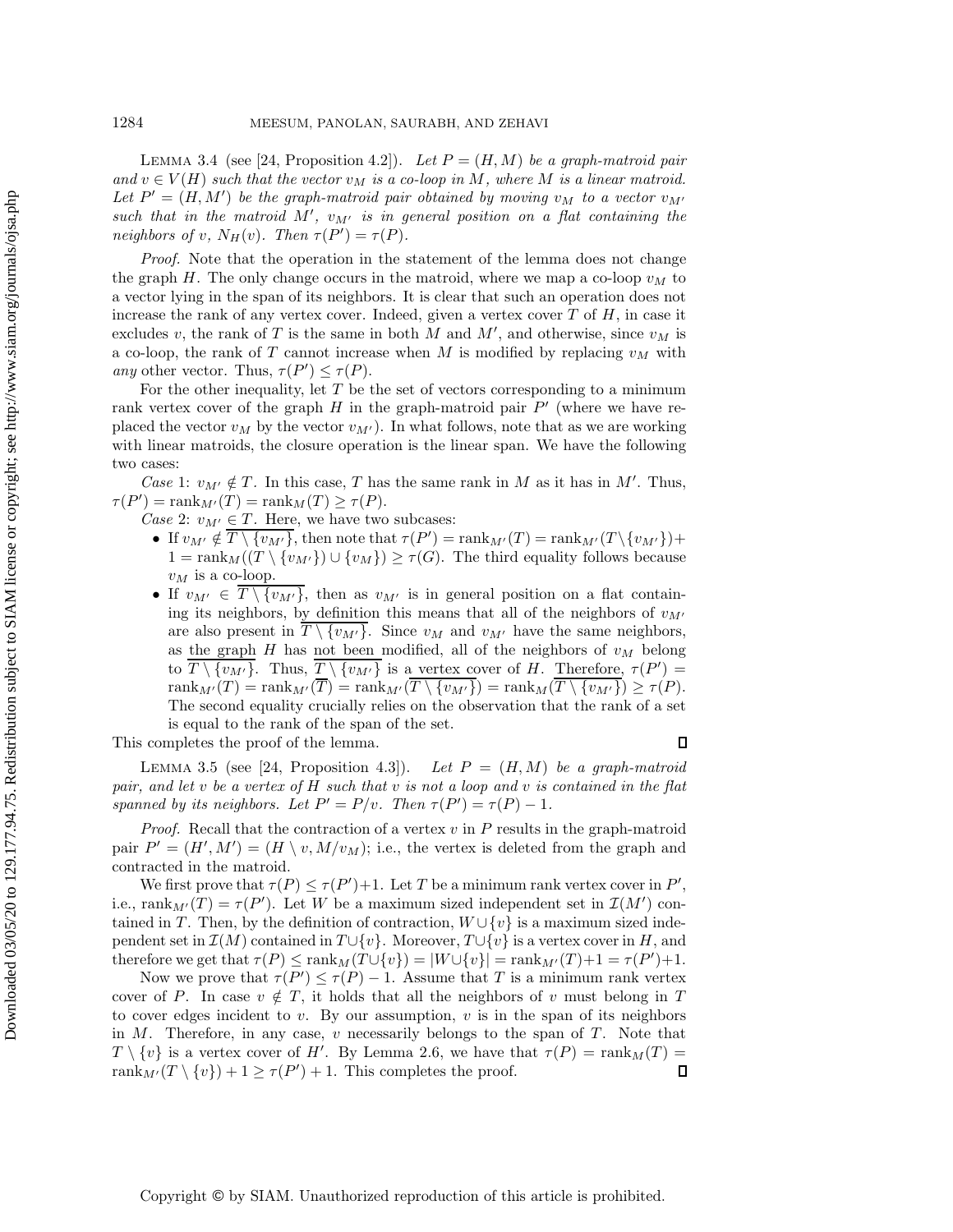<span id="page-8-0"></span>**3.2. Rank reduction.** In this section we explain the first step of our compression algorithm. Formally, we want to solve the following problem.

Rank Reduction *Input*: An instance  $(G, M = I_n, \mu(G) + k)$  of RANK VERTEX COVER, where  $n = |V(G)|$ . *Output*: An equivalent instance  $(G', M', \ell)$  such that the number of rows in  $M'$  is at most  $\mathcal{O}(k^{3/2})$ is at most  $\mathcal{O}(k^{3/2})$ .

Here, we give a randomized polynomial-time algorithm for RANK REDUCTION. More precisely, along with the input of RANK REDUCTION, we are given an error bound  $\varepsilon > 0$ , and the objective is to output a "small" equivalent instance with probability at least  $1 - \varepsilon$ . We begin by stating the well-known crown decomposition, which is used as a reduction rule.

Definition 3.6 (crown decomposition). *<sup>A</sup>* crown decomposition *of a graph* G *is a partitioning of*  $V(G)$  *into three parts*  $C, H$ *, and*  $R$  *such that the following hold:* 

- C *and* H *are nonempty.*
- C *is an independent set.*
- *There are no edges between vertices of* C *and* R*. That is,* H *separates* C *and* R*.*
- Let  $E'$  be the set of edges between vertices of C and H. Then  $E'$  contains a *matching of size* <sup>|</sup>H|*.*

<span id="page-8-1"></span>Using the decomposition above, we get the following reduction rule. For correctness, we refer the reader to [\[9,](#page-18-0) section 2.3].

REDUCTION RULE 1 (crown reduction). For an instance  $(P, \ell)$  of RANK VER-TEX COVER with  $P = (G, I_{|V(G)|})$ *, if* G has a crown decomposition  $(C, H, R)$ *, then return*  $(P' = P \setminus (H \cup C), \ell' = \ell - |H|)$ *.* 

If a graph G has a crown decomposition  $(C, H, R)$ , then there is an optimum vertex cover containing  $H$ . Any maximum matching of  $G$  can be modified to give another maximum matching of  $G$  which matches every vertex of  $H$  to some vertex in C; this gives us  $\mu(G - (H \cup C)) \geq \mu(G) - |H|$ . Therefore, for the output instance  $(P', \ell')$  in Reduction Rule [1,](#page-8-1)  $\ell' - \mu(G') \leq \ell - \mu(G)$ , where  $G' = G - (H \cup C)$ . There exists a polynomial-time algorithm which produces an induced subgraph of the input graph G such that the crown reduction is not applicable on it; we refer the reader to [\[31,](#page-19-18) section 4, Theorem 6] for details. We call a graph *crown reduced* if crown reduction is not applicable to it. The rule above is applied to exhaustion once before any of the rules described below are applied. Next, we state a reduction rule that reduces the rank by 2.

<span id="page-8-2"></span>REDUCTION RULE 2 (vertex deletion). Let  $(P, \ell)$  be an instance of RANK VER-TEX COVER, where  $P = (G, M)$  is a graph-matroid pair. Let  $v \in V(G)$  be a vertex such that  $v_M$  *is a co-loop in* M and the flat spanned by *its neighbors*  $N_G(v)$  *is nonzero.* Let  $M_1$  be the matrix obtained after moving  $v_M$  to a vector  $v_{M_1}$  which is in general *position on the flat spanned by*  $N_G(v)$  *in the matroid*  $M_1$ *. Let*  $P_1 = (G, M_1)$ *, and let*  $P' = P_1/v_{M_1}$ . Then output  $(P', \ell - 1)$ .

Lemma 3.7. *Reduction Rule* [2](#page-8-2) *is safe.*

*Proof.* We need to show that  $(P, \ell)$  is a YES-instance if and only if  $(P', \ell - 1)$  is  $\mathbb{F}$ S-instance which follows from Lemmas 3.4 and 3.5 a Yes-instance, which follows from Lemmas [3.4](#page-6-1) and [3.5.](#page-7-0)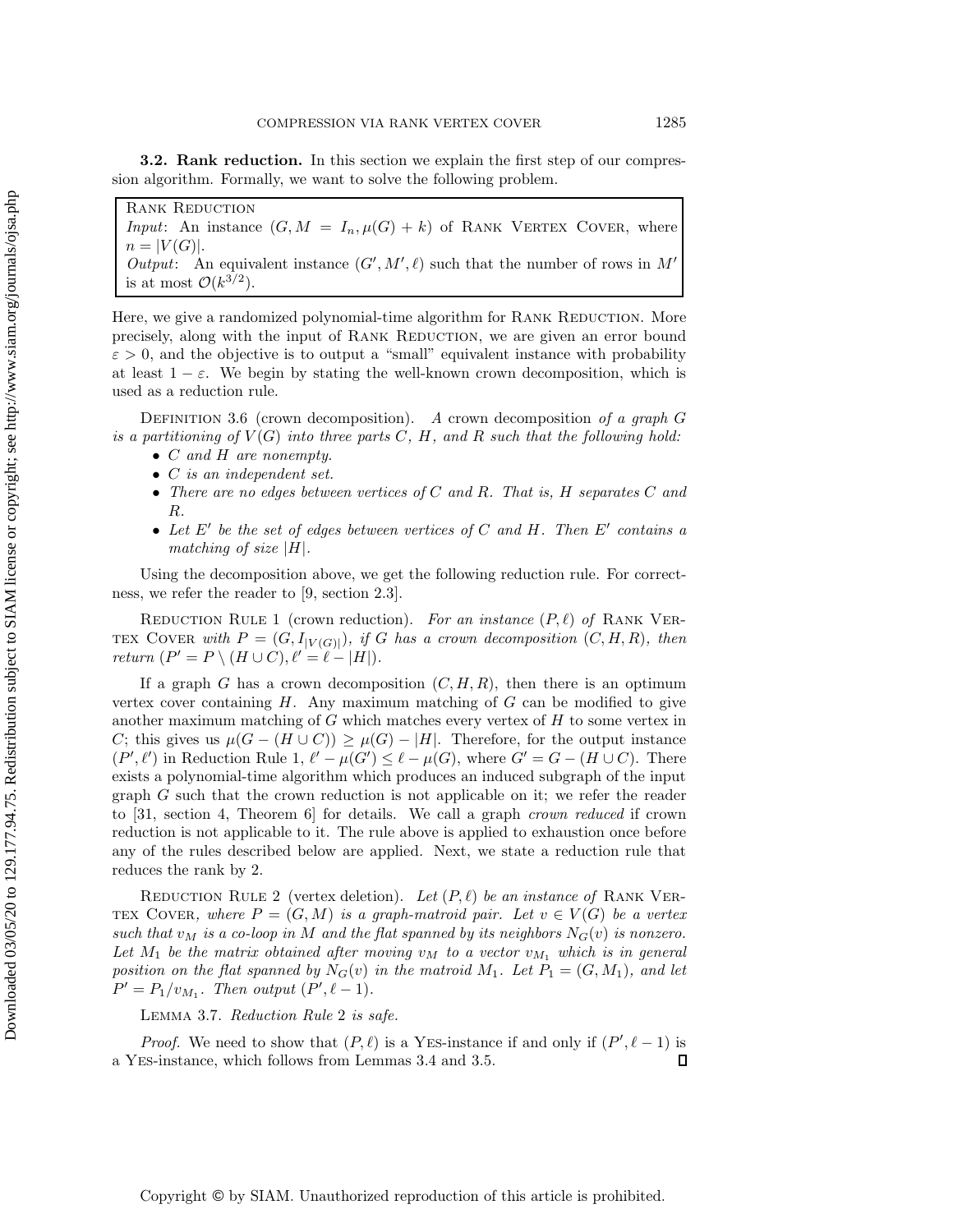<span id="page-9-3"></span>LEMMA 3.8. Let  $(P, \ell)$  be an instance of RANK VERTEX COVER, where  $P =$  $(G, M)$  is a graph-matroid pair. Let  $(P', \ell - 1)$  be the output of Reduction Rule [2](#page-8-2), where  $P' - (C', M')$  Then rank $(M')$  - rank $(M)$  - 2 *where*  $P' = (G', M')$ . Then  $\text{rank}(M') = \text{rank}(M) - 2$ .

*Proof.* In Reduction Rule [2,](#page-8-2) we move a co-loop  $v_M$  of M to a vector  $v_{M_1}$ , obtaining a matrix  $M_1$ . If Reduction Rule [2](#page-8-2) is applicable, the rank of flat spanned by neighbors of  $v_M$  has rank at least 1. So, by Observation [1,](#page-4-2)  $v_{M_1}$  is not a loop in  $M_1$ . As  $M' = M_1/v_{M_1}$ , by Observation [3,](#page-4-3) we get  $\text{rank}(M') = \text{rank}(M_1) - 1 = \text{rank}(M) - 2$ .

Now, we will explain how to apply Reduction Rule [2](#page-8-2) efficiently. Later we will explain (Lemma [3.22\)](#page-14-0) how to keep the bit length of each entry in the matrix bounded by a polynomial in  $k$ .

We first elaborate the effect of contracting one element on the size of representing matrix. To contract an element  $e$  in a matroid  $M$ , we perform row reduction such that there is exactly one nonzero entry in the column corresponding to  $e$  in  $M$ . If row r is the one containing the only nonzero entry in column  $e$  in  $M$ , then the contracted matroid is represented by the matrix obtained from  $M$  by deleting row  $r$  and column e from it. We can do this step in a straightforward manner; it is similar to one step of Gaussian elimination for row reduction of a matrix. We first fix a nonzero row element of e as a pivot. Suppose, without loss of generality, that the first element  $e_1$ of e is nonzero. Next, to make any other row element  $e_j$  in column e equal to zero, we multiply the jth row of  $M$  by  $e_1$  and subtract from it the product of the first row of M with  $e_i$ . Hence, we get the following observation.

<span id="page-9-1"></span>*Observation* 4. Let e be a nonloop element in a linear matroid M with integer entries. If each entry in the representation  $M$  has an absolute value at most  $m$ , then there is a polynomial-time computable representation of  $M/e$  over integers with each entry at most  $2m^2$  in absolute value.

<span id="page-9-2"></span>Lemma 3.9. *Let* M *be a linear matroid of rank* r *represented over integers with*  $|E(M)| = n$ , and let  $p \geq 2^n$  $p \geq 2^n$  $p \geq 2^n$  be an integer. Then Reduction Rule 2 can be applied *in polynomial time with success probability at least*  $1 - \frac{2^n}{n}$ *. If the longest entry in the matrix* M *has an absolute value* m*, then the longest entry in the output matrix is at most* 2(mnp)<sup>2</sup> *in absolute value after applying Reduction Rule* [2](#page-8-2)*. Moreover, the output matrix is over integers[.](#page-9-0)*1

*Proof.* Suppose Reduction Rule [2](#page-8-2) is applied to a co-loop v. We first show how to find a vector in general position which replaces the co-loop  $v$ . Let  $F$  be the set of columns in M corresponding to  $N_G(v)$ . Using formal indeterminates  $x = \{x_h : h \in F\}$ , obtain a vector  $g(x) = \sum_{h \in F} x_h h$ . Suppose the values of the indeterminates have<br>been fixed to some numbers  $x^*$  such that for any independent set  $I \in \mathcal{T}(M)$  which been fixed to some numbers  $x^*$  such that for any independent set  $I \in \mathcal{I}(M)$  which does not span F,  $I \cup \{g(x^*)\}$  is also independent. Using Lemma [2.3,](#page-4-4) we see that  $g(x^*)$ is in general position on F.

Let I be an independent set which does not span  $F$ . We need to select x in such a way that  $D_{R,I}(x) = \det(M[R, I \cup \{g(x)\}])$  is not identically zero for some R. First of all, note that there is a choice of R for which the polynomial  $D_{R,I}(x)$  is not identically zero and has total degree 1. This is so because  $D_{R,I}(x) = \sum_{h \in F} x_h \det(M[R, I \cup \{h\}])$ ;<br>if it is identically zero for every R, then  $\forall h \in F$  we have det $(M[R, I \cup \{h\}]) = 0$  imif it is identically zero for every R, then  $\forall h \in F$  we have  $\det(M[R, I \cup \{h\}]) = 0$ , implying that every element  $h \in F$  is spanned by I. Thus, this case does not arise due to the choice of  $I$ . Let us fix this choice of rows to be  $R$  for the rest of the proof. If we choose  $x \in [p]^{|F|}$  uniformly at random, for some number p, then the probability

<span id="page-9-0"></span><sup>1</sup>We remark that we are unaware of a procedure to derandomize the application of Reduction Rule [2.](#page-8-2)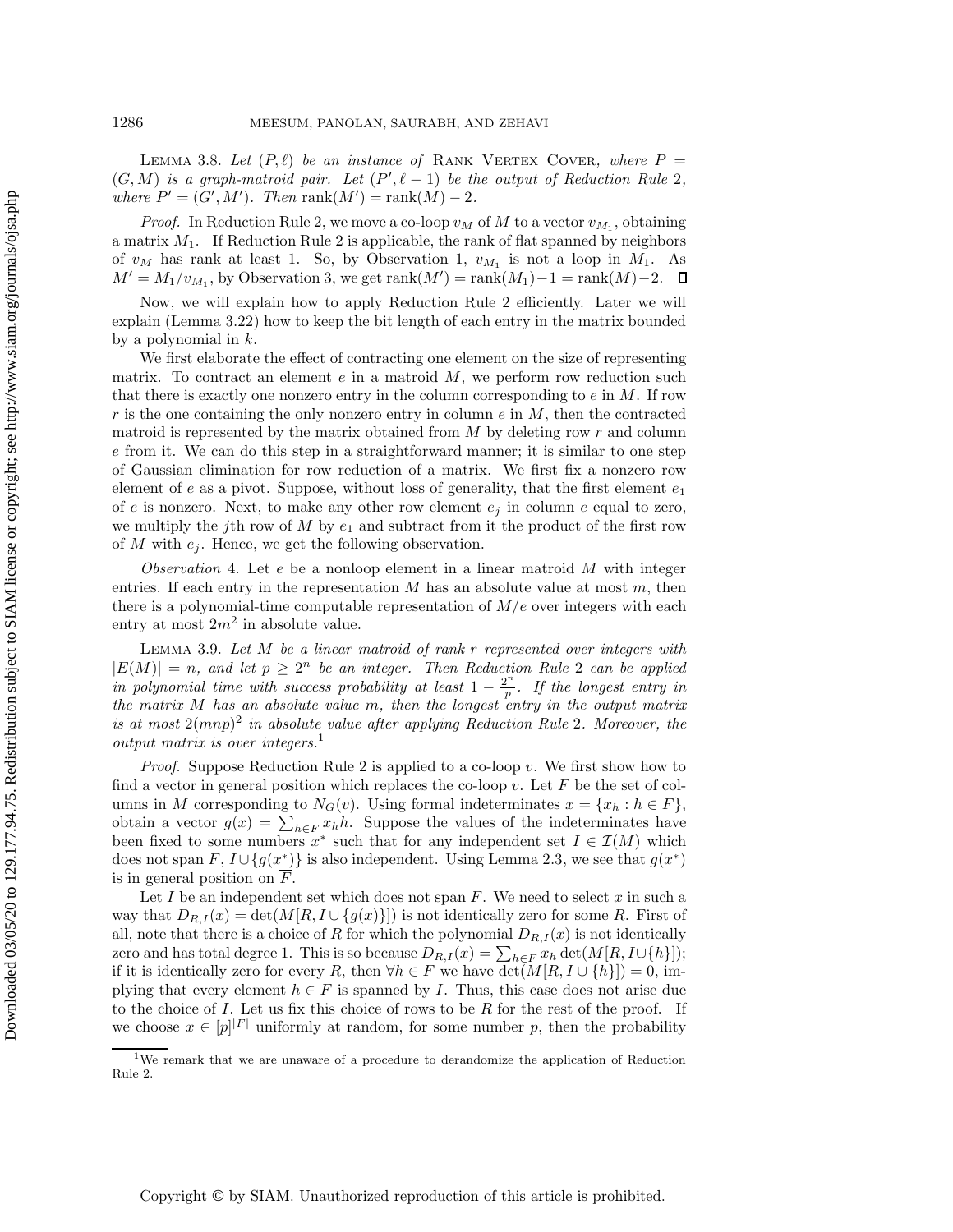that  $D_{R,I}(x) = 0$  is at most  $\frac{1}{p}$  by the Schwartz–Zippel lemma. The number of inde-<br>pendent sets in M which do not span E is at most  $2^n$ . Applying the union bound pendent sets in M which do not span F is at most  $2^n$ . Applying the union bound, the probability that  $D_{R,I}(x) = 0$  for some  $I \in \mathcal{I}(M)$  is at most  $\frac{2^n}{p}$ . Therefore, the success probability is at least  $1 - \frac{2^n}{n}$ .

Suppose each entry in  $M$  has absolute value at most  $m$ . The procedure of finding a point in general position takes polynomial time, and the longest entry in the column which replaces v has absolute value at most  $mnp$ , as at most n of the columns are added together after multiplying them by a factor of at most  $p$ . Combining the previous statement with Observation [4](#page-9-1) gives us the claimed entry sizes and the running time.  $\Box$ 

In the very first application of Reduction Rule [2](#page-8-2) (when the input matrix is  $I_n$ ), the lemma above tells us that the numbers may become  $\mathcal{O}(n^2p^2)$ . On applying the rule again and again, the bit length of entries could become exponential due to Gaussian elimination performed for contracting the elements in the matroid. The combined effect of contracting several elements can make the numbers very large. To circumvent this, suppose we are given a linear matroid  $(U, \mathcal{I})$  of *low* rank and where the ground set U is *small*, along with a representation matrix  $M$  over the field  $\mathbb{R}$ . We show that for a randomly chosen *small* prime q, the matrix M mod q, obtained by replacing each entry of  $M$  by its remainder on division by  $q$ , is also a linear representation of  $M$  (see Lemma [3.13\)](#page-11-0). To prove this result, we first observe that for any number  $n$ , the number of distinct prime factors is bounded by  $\mathcal{O}(\log n)$ .

<span id="page-10-2"></span>*Observation* 5. The number of distinct prime factors of any number n is at most  $log_2 n$ .

The well-known prime number theorem implies the following.

<span id="page-10-0"></span>Proposition 3.10. *There is a constant* c *such that the number of distinct prime numbers smaller than or equal to n*, denoted by  $\pi(n)$ , is at least  $c \frac{n}{\log n}$ .

<span id="page-10-3"></span>Moreover, we can generate a prime number in polynomial time with a good success probability as shown by the following.

PROPOSITION 3.11 (folklore). *Given a number* N *and a real number*  $\zeta \in (0,1]$ , *there is a randomized polynomial-time algorithm which generates a prime number at most N uniformly at random with failure probability less than*  $\zeta$ .<br>*Proof.* The probability that a randomly generated number less than  $N$  is a prime

*Proof.* The probability that a randomly generated number less than N is a prime<br>is at least  $\frac{\pi(N)}{N} \geq \frac{c}{\log N}$  by Proposition [3.10.](#page-10-0) To decrease the probability of failure<br>to least here is no month at most  $\mathcal{O}(\log^$ to less than  $\zeta$ , we generate at most  $\mathcal{O}(\log \frac{1}{\zeta} \log N)$  random numbers and test each of<br>them for primality using the AKS algorithm [1]. If and of the generated numbers is a them for primality using the AKS algorithm [\[1\]](#page-18-7). If one of the generated numbers is a prime, we return it; otherwise, we return failure after exhausting the allowed number of trials.  $\Box$ 

In what follows, we also need the following general lemma about linear matroids.

<span id="page-10-1"></span>Lemma 3.12 (see [\[15\]](#page-19-16)). *Let* M *be an* a <sup>×</sup> b *matrix representing some matroid. If* <sup>M</sup> *is a matrix consisting of a row basis of* M*, then* M *represents the same matroid as* M*.*

Assume that a given matroid representation M has size  $r' \times s$ , but the rank of the matroid is some integer  $r < r'$ . By Lemma [3.12,](#page-10-1) we can simply keep a row basis of the representation matrix and discard the other rows to get a representation matrix the representation matrix and discard the other rows to get a representation matrix of size  $r \times s$ . A row basis can be easily identified by row reducing the matrix M into a matrix  $M_{rred}$  in polynomial time [\[3\]](#page-18-8) and then keeping the rows in M which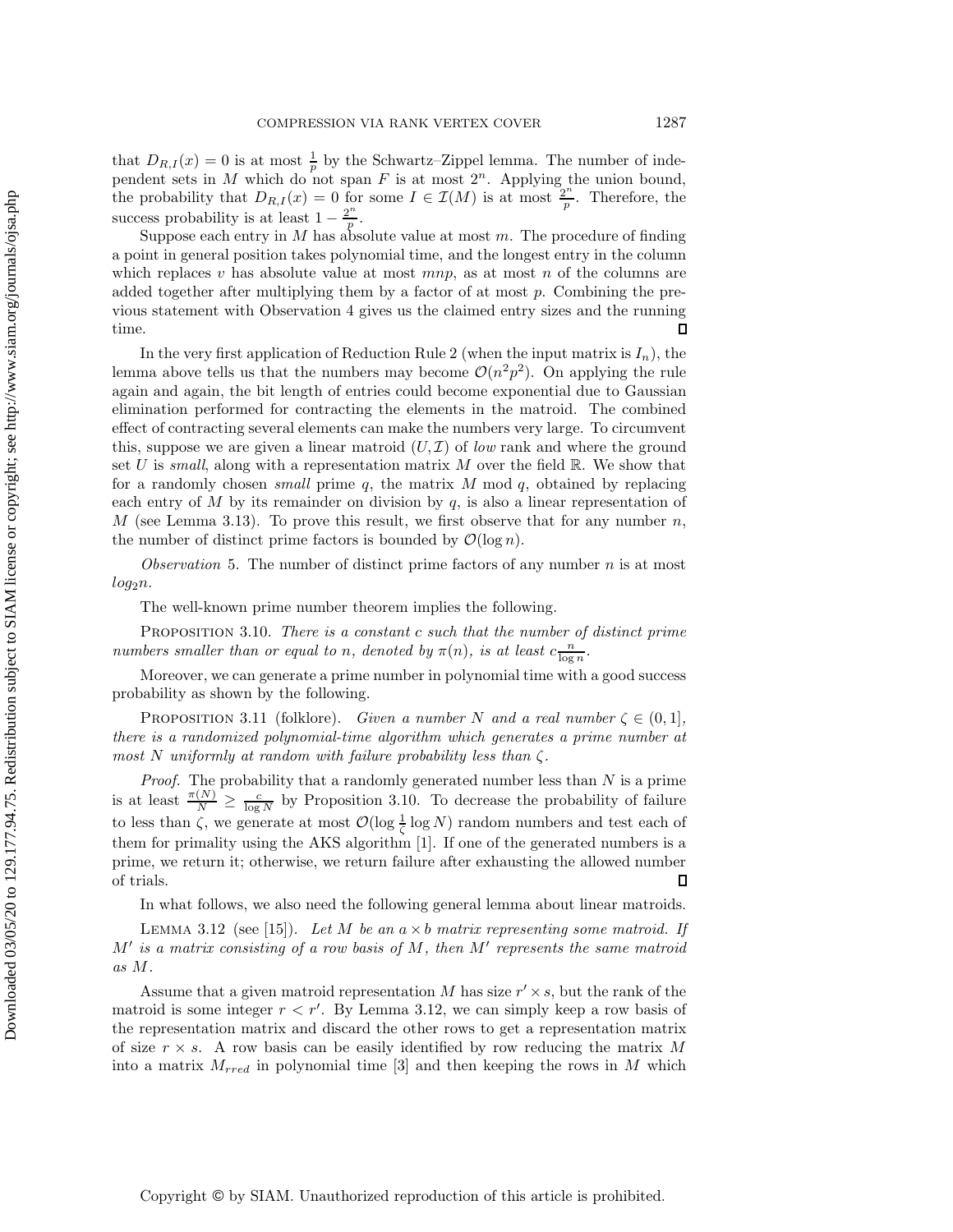correspond to nonzero rows in  $M_{rred}$ . Note that this operation does not increase the size of new representation of M.

<span id="page-11-1"></span>We also state the following inequality to be used in the next lemma.

*Observation* 6. For  $a, b \in \mathbb{R}$  with  $a \ge 0$  and  $b \ge 1$ , we have  $a + b \le 2(a + 1)b$ .

<span id="page-11-0"></span>LEMMA 3.13. Let  $X = (U, \mathcal{I})$  be a rank r linear matroid representable by an  $r \times n$  matrix M over R with each entry an integer between  $-\frac{n^{c'n}}{\delta}$  and  $\frac{n^{c'n}}{\delta}$  for some<br>constants c' and  $\delta$  where  $\delta \in (0, 1]$ . For every  $\epsilon \in (0, 1]$  there is a number c ∈ *constants* c' and  $\delta$ , where  $\delta \in (0,1]$ . For every  $\varepsilon \in (0,1]$ , there is a number  $c \in \mathcal{O}(1 + \log 1)$  such that for a prime number a chosen uniformly at random from the set  $\mathcal{O}(1 + \log \frac{1}{\varepsilon})$  *such that for a prime number q chosen uniformly at random from the set of prime numbers smaller than or equal to*  $c^{\frac{n^{2r+3}(n \log n + \log(1/\delta))^2}{\varepsilon}}$ , *the matrix*  $M_q = M$ <br>mod *a* over  $\mathbb{R}$  represents the matroid *X* with probability at least  $1 - \frac{\varepsilon}{\varepsilon}$ mod q *over* R *represents the matroid* X *with probability at least*  $1 - \frac{\varepsilon}{n}$ .

*Proof.* To prove that  $M_q$  is a representation of X (with high probability), it is enough to show that for any basis  $B \in \mathcal{B}(X)$ , the corresponding columns in  $M_q$ are linearly independent. For this purpose, consider some basis  $B \in \mathcal{B}(X)$ . Since  $B$  is an independent set in  $M$ , we have that the determinant of the square matrix  $M[\star, B]$ , denoted by  $\det(M[\star, B])$ , is nonzero. The determinant of  $M_q[\star, B]$  is equal to det( $M[\star, B]$ ) mod q. Let  $a = \det(M[\star, B])$ , and let  $b = a \mod q$ . The value of b is equal to zero only if  $q$  is a prime factor of  $a$ . Since the absolute value of each entry in M is at most  $n^{c'n}(1/\delta)$ , the absolute value of a is upper bounded by  $r!n^{c'nr}(1/\delta)^r$ . By<br>Observation 5, the number of prime factors of a is at most  $\log(r!) + c'nr \log n + r \log \frac{1}{r}$ Observation [5,](#page-10-2) the number of prime factors of a is at most  $\log(r!) + c'nr \log n + r \log \frac{1}{\delta}$ . As the rank of X is r, the number of bases in X is at most  $n<sup>r</sup>$ . Hence, the cardinality of the set

$$
F = \{ z : z \text{ is a prime factor of } \det(M[\star, B]) \text{ for some } B \in \mathcal{B}(X) \}
$$

is at most  $n^r \cdot (\log(r!) + c'nr \log n + r \log(1/\delta)) \le c_1 n^{r+1}(n \log n + \log(1/\delta))$  for some constant  $c_i$ constant  $c_1$ .

By Proposition [3.10,](#page-10-0) there is a constant  $c_2$  such that the number of prime numbers less than or equal to  $c^{\frac{n^{2r+3}(n\log n + \log(1/\delta))^2}{\varepsilon}}$  is at least

$$
t = c_2 c \frac{n^{2r+3} (n \log n + \log(1/\delta))^2}{\varepsilon \log(c \frac{n^{2r+3} (n \log n + \log(1/\delta))^2}{\varepsilon})}
$$

The probability that  $M_q$  is not a representation of X (denote it by  $M_q \not\equiv M$ ) is

$$
\Pr[M_q \neq M] = \Pr[q \in F] \leq \frac{|F|}{t}
$$
\n
$$
\leq \frac{c_1}{c_2 c} \cdot \frac{\log(c^{\frac{n^{2r+3}(n \log n + \log(1/\delta))^2}{\varepsilon}})}{n^{r+1}(n \log n + \log(1/\delta))} \cdot \frac{\varepsilon}{n}
$$
\n
$$
= \frac{c_1}{c_2 c} \cdot \frac{\log(c^{\frac{n v_{n,\delta,r}^2}{\varepsilon}})}{v_{n,\delta,r}} \cdot \frac{\varepsilon}{n} \quad \text{where } v_{n,\delta,r} = n^{r+1}(n \log n + \log(1/\delta))
$$
\n
$$
\leq \frac{2c_1(1 + \log \frac{1}{\varepsilon})}{c_2 c} \cdot \frac{\log(c n v_{n,\delta,r}^2)}{v_{n,\delta,r}} \cdot \frac{\varepsilon}{n} \quad \text{using observation 6.}
$$

For any  $\varepsilon \in (0,1]$  and  $r \geq 0$ , there is a number  $c \in \mathcal{O}(1 + \log \frac{1}{\varepsilon})$  such that the above<br>probability is at most  $\xi$ . To complete the proof, we use Proposition 3.11 to generate probability is at most  $\frac{\varepsilon}{2n}$ . To complete the proof, we use Proposition [3.11](#page-10-3) to generate a prime number of required size with failure probability at most  $\frac{\varepsilon}{2n}$ . If the algorithm<br>in Proposition 3.11 fails to return a prime, then we output a small fixed matrix and in Proposition [3.11](#page-10-3) fails to return a prime, then we output a small fixed matrix and exit. The overall failure probability is at most  $\frac{\varepsilon}{n}$ . This completes the proof of the lemma.  $\Box$ 

Copyright © by SIAM. Unauthorized reproduction of this article is prohibited.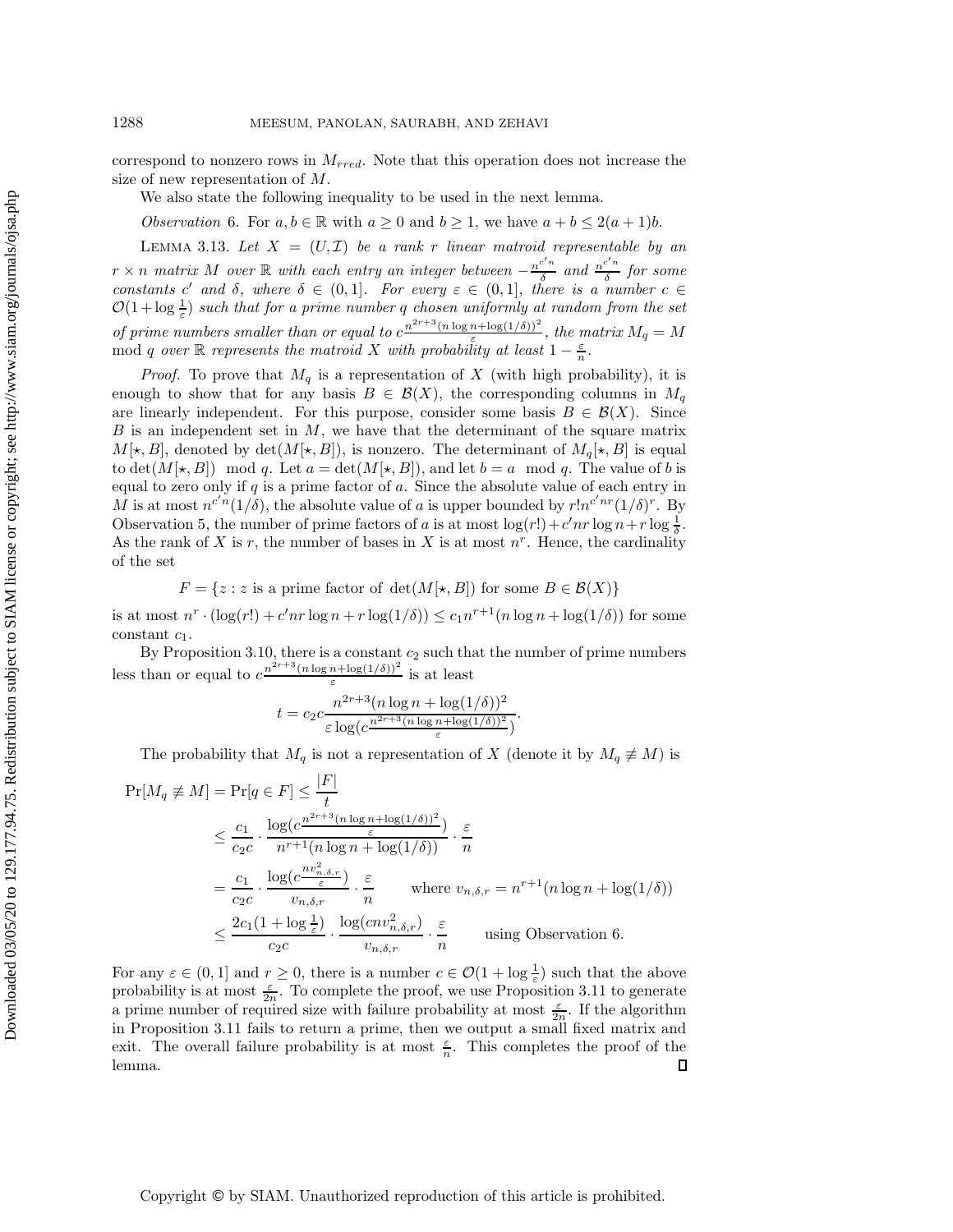<span id="page-12-1"></span>By combining Lemmas [3.9,](#page-9-2) [3.12,](#page-10-1) and [3.13,](#page-11-0) we can apply Reduction Rule [2](#page-8-2) such that each entry in the output representation matrix has bounded value.

LEMMA 3.14. *Given*  $\varepsilon \in (0,1]$ *, Reduction Rule* [2](#page-8-2) *can be applied in polynomial time with success probability at least*  $1 - \frac{\varepsilon}{n}$ *. Moreover, each entry in the output repre*sentation matrix of rank r is at most  $c^{\frac{n^{2r+3}(n \log n + \log(1/\varepsilon^8))^2}{\varepsilon}}$ , where  $c \in \mathcal{O}(1 + \log \frac{1}{\varepsilon})$ .

*Proof.* Let M be the input representation matrix. The proof is by induction on the steps performed for Reduction Rule [2.](#page-8-2) Each *step* consists of an application of Lemma [3.9,](#page-9-2) Lemma [3.12,](#page-10-1) and then Lemma [3.13](#page-11-0) in order. The invariant at the end of the steps is that the absolute values of matrix entries are bounded by the value of q as given in Lemma [3.13](#page-11-0) for  $\delta = \varepsilon^8$ . Before the application of first step, the matrix consists of  $I_n$ ; therefore, the sizes are bounded as claimed. Let  $\epsilon' = \epsilon/(2n)$ . We apply<br>Lemma 3.9 with  $n - \lceil 2^n \rceil$  to a co-loop. Let M' be the output representation matrix Lemma [3.9](#page-9-2) with  $p = \left[\frac{2^n}{\epsilon}\right]$  to a co-loop. Let M' be the output representation matrix<br>of Lemma 3.9. By Lemma 3.9. Beduction Bule 2 succeeds with probability at least of Lemma [3.9.](#page-9-2) By Lemma [3.9,](#page-9-2) Reduction Rule [2](#page-8-2) succeeds with probability at least  $1 - \epsilon'$ , and the absolute values of individual entries are at most

$$
2(qnp)^2 \le q^2 \frac{1}{\varepsilon^2} n^4 2^{2n+5} \quad \text{using } p \le \frac{2^{n+2}n}{\varepsilon}
$$
  
\n
$$
\le c^2 \frac{2^{2n+5}n^{4r+10}(n\log n + \log(1/\varepsilon^8))^4}{\varepsilon^4}
$$
  
\n
$$
\le c^2 \frac{2^{2n+6}n^{4r+18}(1+8\log(1/\varepsilon))^4}{\varepsilon^4} \quad \text{using Observation 6 and } \log n \le n
$$
  
\n
$$
\le \frac{(1+\log(1/\varepsilon))^4}{\varepsilon^4} n^{c'n} \quad \text{for some constant } c'
$$
  
\n
$$
\le \frac{n^{c'n}}{\varepsilon^8} \quad \text{using } 1 + \log \frac{1}{\varepsilon} \le \frac{1}{\varepsilon}.
$$

So, the invariant holds, and if there is a co-loop, we can apply Lemma [3.13](#page-11-0) for Reduction Rule [2](#page-8-2) again, as we have the bit sizes in the required form. П

We would like to apply Reduction Rule [2](#page-8-2) as many times as possible in order to obtain a "good" bound on the rank of the matroid. However, for this purpose, after applying Reduction Rule [2](#page-8-2) with respect to some co-loop of the matroid, (i) some other co-loops need to remain co-loops, and (ii) Reduction Rule [2](#page-8-2) should be applicable on them. To achieve the first goal, instead of applying Reduction Rule [2](#page-8-2) arbitrarily, we choose vectors  $v_M$  whose vertices belong to a predetermined independent set of the graph. To understand the advantage behind a more careful choice of the vectors  $v_M$ , suppose that we are given an independent set  $U$  in the graph  $G$  such that every vertex in it is a co-loop in the matroid. Then, after we apply Reduction Rule [2](#page-8-2) with one of the vertices in  $U$ , it holds that every other vertex in  $U$  is still a co-loop (by Lemma [2.4](#page-4-1) and Observation [3\)](#page-4-3).

To achieve the second goal stated above, we need to ensure that neighborhoods of remaining co-loops are nonzero. This property is not true for all graphs. For example, in a complete bipartite graph  $G = (A \cup B, E)$ , with partite sets A and B satisfying  $|A| > |B|$ , we cannot apply Reduction Rule [2](#page-8-2) on all the elements in A, as the rank of B will become zero before all the elements have been processed. We next show that the second goal is achievable in our case, as our graph is crown reduced.

<span id="page-12-0"></span>LEMMA 3.15. For a matroid  $X = (U, \mathcal{I})$ , let  $C \subseteq U$  and  $A, B \subseteq U \setminus C$ . If  $\operatorname{span}_X(A) \subseteq \operatorname{span}_X(B)$ , then  $\operatorname{span}_{X/C}(A) \subseteq \operatorname{span}_{X/C}(B)$ .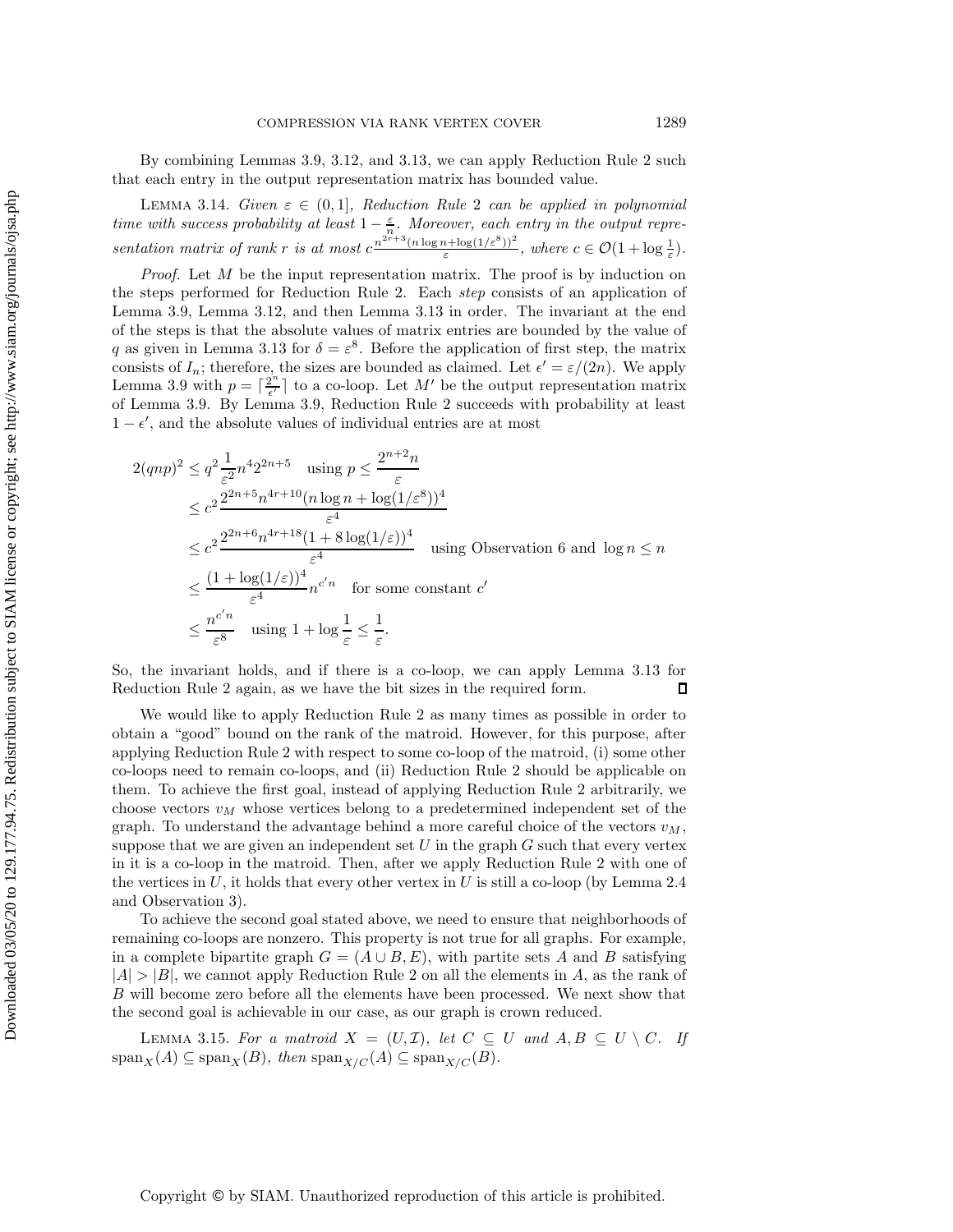*Proof.* It suffices to prove the lemma for one element  $c \in C$ ; the general statement follows from induction on |C|. Let  $A' \subseteq A$  be a basis of A in  $X/\{c\}$ . By Observation [2,](#page-4-0)  $A' \cup \{c\}$  is independent in X. From the statement of the lemma, we get  $A' \subseteq \text{span}_X(B)$ . By Lemma [2.7,](#page-5-1) we have  $\text{span}_{X/\{c\}}(B) = \text{span}_X(B \cup \{c\}) \setminus \{c\};$ <br>therefore. A' is contained in  $\text{span}_{X/(A)}(B)$ . therefore, A' is contained in span<sub> $X/{\{\epsilon\}}(B)$ </sub>.

It is possible to compute all the points in general position on their neighborhood before any matroid contraction. Next we show that matroid contraction does not affect the status of a point in general position.

<span id="page-13-0"></span>LEMMA 3.16. *For*  $P = (G, M)$ *, let*  $u, v \in G$  *be two distinct vertices. If*  $u, v$  *are in general position on*  $N_G(u)$  *and*  $N_G(v)$ *, respectively, in* M, then u *is in general position on*  $N_G(u)$  *in*  $M/{\{v\}}$ *.* 

*Proof.* Suppose u is not in general position on  $\text{span}_{M/\{v\}}(N(u))$ ; then there exists  $F \subseteq E(M) \setminus \{u, v\}$  such that  $u \in \text{span}_{M/\{v\}}(F)$  and  $\text{span}_{M/\{v\}}(N_G(u)) \not\subseteq$ <br>span  $\ldots$  (F) Since span  $\ldots$  (F) = span (F)  $\downarrow$  full  $\downarrow$  (by Lemma 2.7) we  $\operatorname{span}_{M/\{v\}}(F)$ . Since  $\operatorname{span}_{M/\{v\}}(F) = \operatorname{span}_M(F \cup \{v\}) \setminus \{v\}$  (by Lemma [2.7\)](#page-5-1), we<br>get  $u \in \operatorname{span}_{M}(F \cup \{v\}) \setminus \{v\}$  which implies that  $u \in \operatorname{span}_{M}(F \cup \{v\})$ . Simget  $u \in \text{span}_M(F \cup \{v\}) \setminus \{v\},\$  which implies that  $u \in \text{span}_M(F \cup \{v\})$ . Sim-ilarly, by Lemma [2.7](#page-5-1) and  $\text{span}_{M/\{v\}}(N_G(u)) \not\subseteq \text{span}_{M/\{v\}}(F)$ , we also have that (i)  $\text{span}_M(N_G(u) \cup \{v\}) \setminus \{v\} \nsubseteq \text{span}_M(F \cup \{v\}) \setminus \{v\}$ . In what follows, we show that span<sub>M</sub> ( $F \cup \{v\}$ ) is a flat for which u fails the general position condition. We have already proved that  $u \in \text{span}_M(F \cup \{v\})$ . From the statement (i), we have  $\text{span}_M(N_G(u) \cup \{v\}) \nsubseteq \text{span}_M(F \cup \{v\})$ . If  $\text{span}_M(N_G(u)) \subseteq \text{span}_M(F \cup \{v\})$ , then we have  $\text{span}_M(N_G(u) \cup \{v\}) \subseteq \text{span}_M(F \cup \{v\})$ . Therefore, it must be the case that span<sub>M</sub>( $N_G(u)$ )  $\nsubseteq$  span<sub>M</sub>( $F \cup \{v\}$ ). This contradicts the assumption that u is in general position on  $N_G(u)$  in M. general position on  $N_G(u)$  in M.

<span id="page-13-2"></span>LEMMA 3.17. Let  $(P, \ell)$  with  $P = (G, M)$  be an instance of RANK VERTEX Cover*, and let* S *be any independent set of* G*. If* G *is* crown reduced*, then Reduction Rule* [2](#page-8-2) *is applicable on every*  $s \in S$ *.* 

*Proof.* The matroid before any contraction is  $M = I_n$ . Let  $D \subseteq S$  be an ordered sequence of elements such that the rank of  $J \subseteq V(G) \backslash S$  becomes zero after application of Reduction Rule [2](#page-8-2) on the elements of D. If there is some other element  $s \in S \setminus$ D with  $N_G(s) \subseteq J$ , then we would not be able to apply Reduction Rule [2](#page-8-2) on it. To simplify the discussion, we assume that elements in D refer to corresponding points in the flat of their neighborhoods; moreover, the points in general position can all be computed initially before any matroid contraction by Lemma [3.16.](#page-13-0) Due to commutativity of matroid contraction, the order of contraction of elements in D does not affect the final matroid. Therefore, any permutation of elements in D will result in the same final matroid upon contraction. Let  $C = \{c_1, c_2, \ldots, c_p\} \subseteq D$  be a *shortest* length subsequence which results in rank of a subset of  $V(G) \setminus S$  becoming zero upon contraction. Let  $H \subseteq V(G) \setminus S$  be the *largest* cardinality set whose rank became zero after the contraction of C. Given a permutation  $\Pi$  of  $\{1,\ldots,p\}$ , let  $M_i$ denote the matroid obtained after contraction of the elements in C indexed by the first i indices in  $\Pi({1,\ldots,p})$ , and let rank<sub>i</sub> and span<sub>i</sub> denote the rank and span in  $M_i$ , respectively.

<span id="page-13-1"></span>*Claim* 3.18. For any  $c_i \in C$ , if there exists a permutation  $\Pi$  of C such that  $rank_{\Pi(i)}(H) = rank_{\Pi(i)-1}(H) - 1$ *, then*  $N_G(c_i) \subseteq H$ *.* 

*Proof.* Assume  $N_G(c_i) \not\subseteq H$ , and let  $j = \Pi(i)$ . As  $\text{rank}_j(H) = \text{rank}_{j-1}(H)$  – 1, we have  $c_i \in \text{span}_{i-1}(H)$  by Lemma [2.5.](#page-5-2) Also, as  $c_i$  is in general position on span<sub>i–1</sub>( $N_G(c_i)$ ) in  $M_{j-1}$ , we have span<sub>i–1</sub>( $N_G(c_i)$ ) ⊆ span<sub>i–1</sub>(H). By Lemma [3.15,](#page-12-0)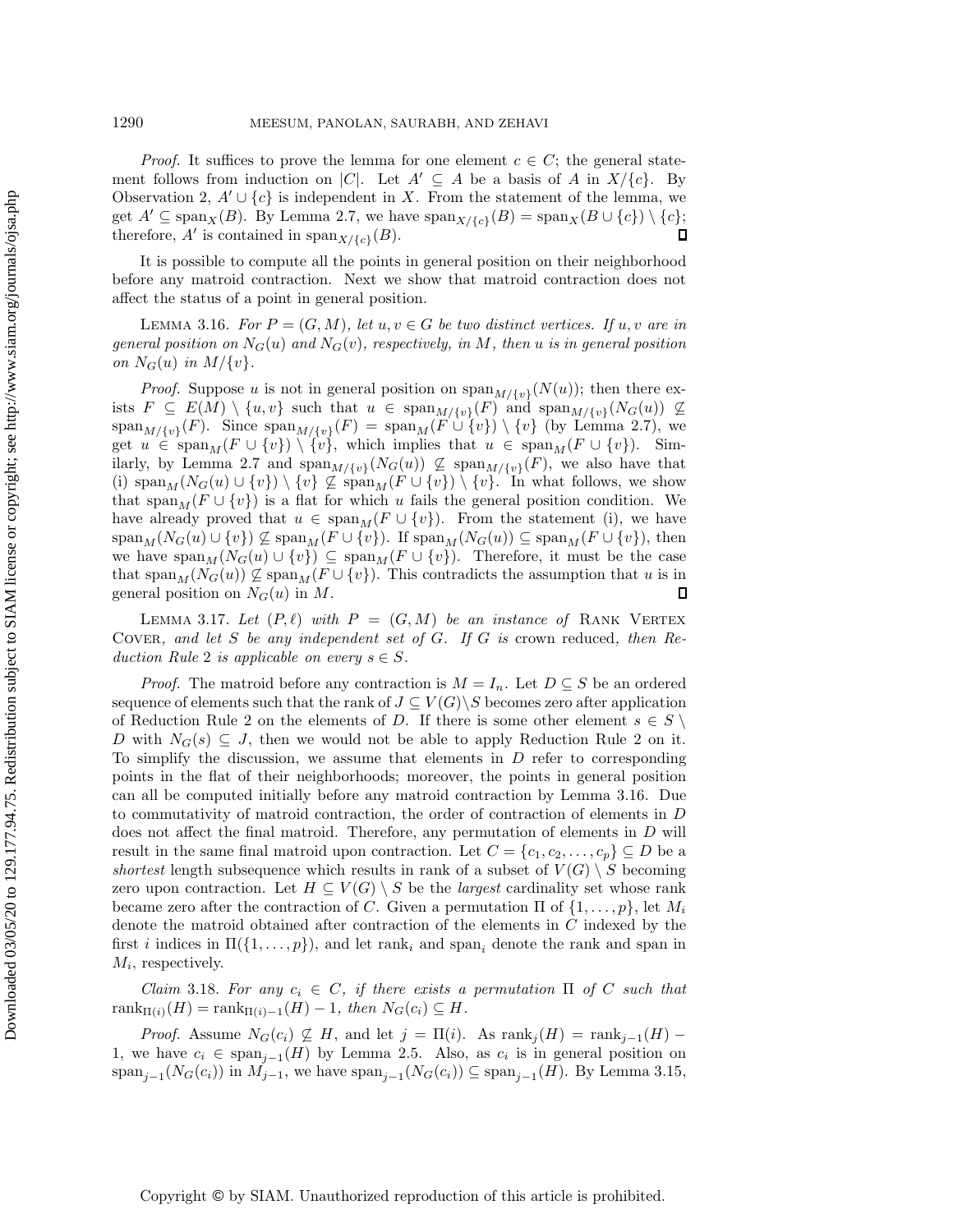span<sub>p</sub>( $N_G(c_i)$ ) ⊆ span<sub>p</sub>( $H$ ), which implies that  $N_G(c_i) \cup H$  is a larger cardinality set with rank equal to zero in  $M_n$ , a contradiction to our choice of  $H$ . with rank equal to zero in  $M_p$ , a contradiction to our choice of H.

*Claim* 3.19.  $N(C) \subseteq H$ .

*Proof.* For any  $c_i \in C$ , pick a  $\Pi$  with  $\Pi(i) = p$ . If  $c_i$  does not change the rank of H in this order, then  $C \setminus \{c_i\}$  is a shorter sequence. Hence, Claim [3.18](#page-13-1) gives us  $N_G(c_i) \subseteq H$ .  $N_G(c_i) \subseteq H$ .

Clearly, C does not have any edges to vertices in  $V(G) \setminus (C \cup H)$ . Therefore, there cannot be any matching from H to C of size  $|H|$ , as G is crown reduced. Consider the bipartite graph B with bipartition  $H \oplus C$  and  $E(B)$  is the set of edges in G between C and H. By Hall's theorem, there is a nonempty set  $H^* \subseteq H$  such that  $|H^*| > |N_B(H^*)|$ . Let  $C^* = N_B(H^*)$ . We first contract the elements in  $C \setminus C^*$ . These do not decrease the rank of the set  $H^*$  upon contraction due to Lemma [2.4](#page-4-1) and Observation [3](#page-4-3) along with the fact that  $N_B(C \setminus C^*) \cap H^* = \emptyset$ ; in particular, elements of  $H^*$  remain co-loops. By Lemma [2.5,](#page-5-2) the rank of  $H^*$  after contraction by  $C^*$  is at least  $|H^*| - |N_B(H^*)| > 0$ . This is not possible, as  $H^*$  is a subset of a rank zero set  $H$  in the matroid  $M_n = M/C$ . H in the matroid  $M_p = M/C$ .

In order to find a large independent set (in order to apply Reduction Rule [2](#page-8-2) many times), we use the following two known algorithmic results about VERTEX COVER Above MM.

<span id="page-14-1"></span>LEMMA 3.20 (see [\[23\]](#page-19-10)). *There is a* 2.3146<sup>k</sup>  $\cdot n^{\mathcal{O}(1)}$ -time deterministic algorithm for VERTEX COVER ABOVE MM.

Recall that for a graph G, we let  $\beta(G)$  denote the vertex cover number of G.

<span id="page-14-2"></span>LEMMA 3.21 (see [\[25\]](#page-19-19)). *For any*  $\epsilon > 0$ , there is a randomized polynomial-time corrination algorithm that given a graph  $G$  outputs a vertex cover of  $G$  of cardi*approximation algorithm that, given a graph* G*, outputs a vertex cover of* G *of cardiapproximation algorithm that, given a graph*  $G$ , *outputs a vertex cover of*  $G$  *o*<sub>*nality at most*  $\mu(G) + \mathcal{O}(\sqrt{\log n})(\beta(G) - \mu(G))$  with probability at least  $1 - \epsilon$ *.*</sub>

<span id="page-14-0"></span>We are now ready to give the main lemma of this subsection.

Lemma 3.22. *There is a polynomial-time randomized algorithm that, given an instance*  $(G, M = I_n, \mu(G) + k)$  *of* RANK VERTEX COVER *and*  $\hat{\varepsilon} > 0$  *with probability at least*  $1 - \hat{\varepsilon}$ *, outputs an equivalent instance*  $(G', M', \ell)$  *of* RANK VERTEX COVER<br>such that  $\ell$  and the number of rows in M' are both at most  $O(k^{3/2})$ . Here M' is an *such that*  $\ell$  *and the number of rows in*  $M'$  *are both at most*  $\mathcal{O}(k^{3/2})$ *. Here,*  $M'$  *is an integer matrix over the field* R, where each entry is  $O(k^{5/2} + \log(1/\hat{\varepsilon}))$  bits long.

*Proof.* On the input instance, apply crown reduction exhaustively. Recall that  $n = |V(G)|$ . If  $k \leq \log n$ , then we use Lemma [3.20](#page-14-1) to solve the problem in polynomial time. Next, we assume that  $\log n < k$ . Let  $\delta = \hat{\varepsilon}/2$ .

Now, by Lemma [3.21,](#page-14-2) we know that there exists an algorithm which in polynomial The structure outputs a vertex cover of G of cardinality at most  $\mu(G) + \mathcal{O}(\sqrt{\log n})(\beta(G) - \mu(G))$ <br>with probability at least  $1 - \delta$ , where c' is some constant. Bun this algorithm on G with probability at least  $1 - \delta$ , where c' is some constant. Run this algorithm on G. If the algorithm signals failure or outputs a vertex cover Y of G such that  $|Y| >$  $μ(G) + c' \sqrt{\log n} \cdot k$ , then output an arbitrary constant-sized No-instance of RANK<br>VERTEX COVER (the probability of this happening despite the input instance being a VERTEX COVER (the probability of this happening despite the input instance being a VERTEX COVER (the probability of this happening despite the input instance being a<br>YES-instance is at most δ). Therefore, we can assume that  $|Y| ≤ μ(G) + c' \sqrt{\log n} \cdot k ≤$ <br> $μ(G) + c' \cdot k^{3/2} \cdot \text{let } S - V(G) \setminus V$ . Since V is a vertex c  $\mu(G) + c' \cdot k^{3/2}$ ; let  $S = V(G) \setminus Y$ . Since Y is a vertex cover of G, we have that S is an independent set of G. Clearly,  $|S| \geq n - (\mu(G) + c' \cdot k^{3/2})$ . Since  $M = I_n$ , all the elements of  $M$ , including the ones in  $S$ , are co-loops in  $M$ . Now, we apply Reduction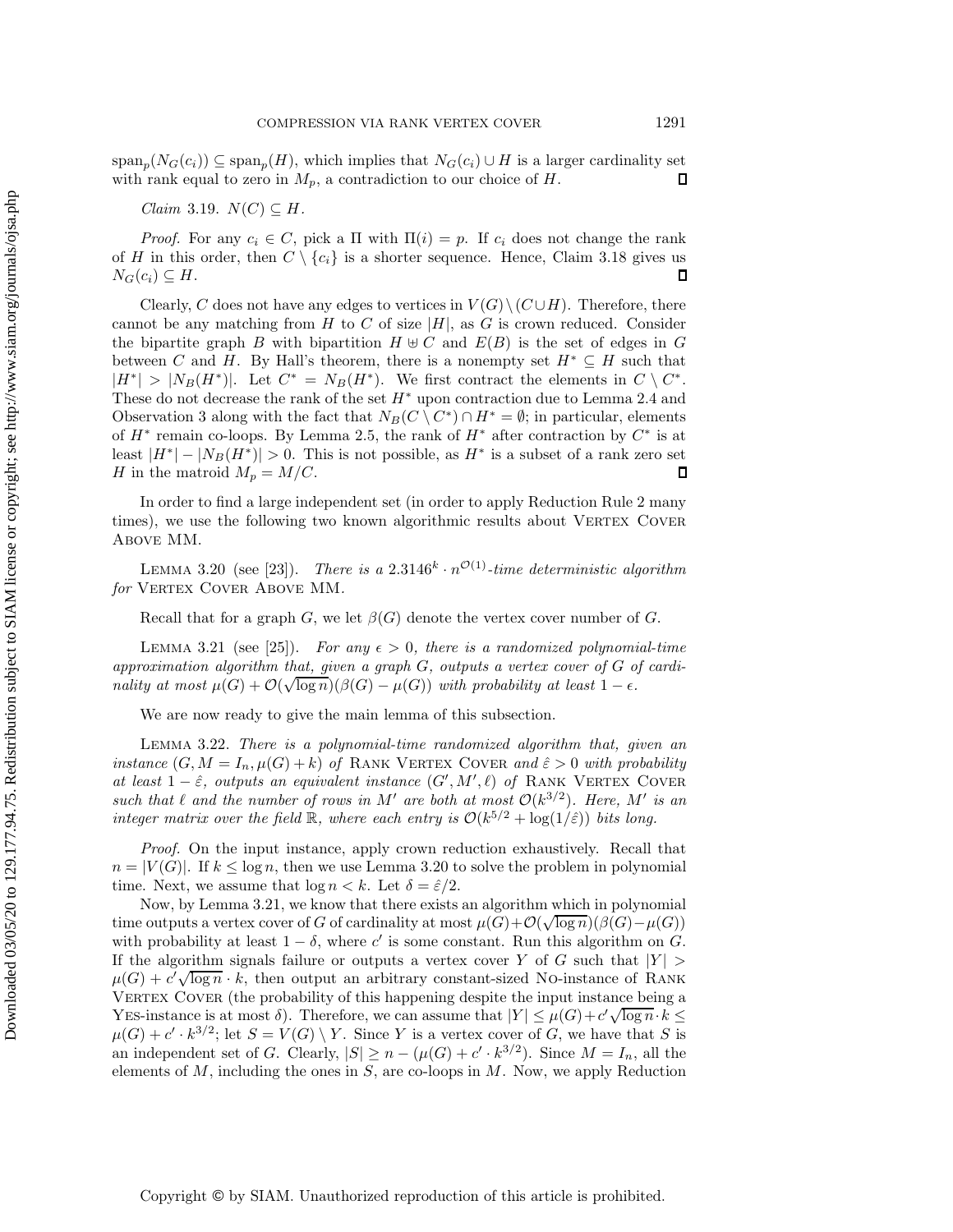Rule [2](#page-8-2) with the elements of S (one by one). By Lemma [2.4](#page-4-1) and Observation [3,](#page-4-3) after each application of Reduction Rule [2,](#page-8-2) the remaining elements in  $S$  are still co-loops. In particular, Reduction Rule [2](#page-8-2) is applied  $|S|$  times. Let  $(G', M', \ell)$  be the instance obtained after these  $|S|$  applications of Reduction Rule 2 using Lemma 3.14 instance obtained after these  $|S|$  applications of Reduction Rule [2](#page-8-2) using Lemma [3.14](#page-12-1) (substituting  $\varepsilon = \delta$  in Lemma [3.14\)](#page-12-1).

By Lemmas [3.8](#page-9-3) and [3.17,](#page-13-2) application of Reduction Rule [2](#page-8-2) reduces the rank by 2 for each vertex in  $S$ . Hence,

rank(M') = rank(M) - 2|S|  
\n
$$
\leq n - 2\left(n - (\mu(G) + c' \cdot k^{3/2})\right)
$$
  
\n $= -n + 2\mu(G) + 2c' \cdot k^{3/2} \leq 2c' \cdot k^{3/2}$  (because  $2\mu(G) \leq n$ ).

During each application of Reduction Rule [2,](#page-8-2) by Lemma [3.12,](#page-10-1) we can assume that the number of rows in the representation matrix is exactly same as the rank of the matrix. Now, we return  $(G', M', \ell)$  as the output. Notice that the number of rows in  $M'$  is at most  $\mathcal{O}(k^{3/2})$ . By Lemma 3.5, the rank of vertex cover falls by  $|S|$ . rows in M' is at most  $\mathcal{O}(k^{3/2})$ . By Lemma [3.5,](#page-7-0) the rank of vertex cover falls by |S|. Therefore,  $\ell = \mu(G) + k - |S| \leq k + c' \cdot k^{3/2}$ .

Now, we analyze the probability of success. As finding the approximate vertex cover Y using Lemma [3.21](#page-14-2) fails with probability at most  $\delta = \frac{\hat{\varepsilon}}{2}$ , in order to get the required success probability of  $1 - \hat{\varepsilon}$  [S] applications of Beduction Bule 2 should required success probability of  $1 - \hat{\varepsilon}$ , |S| applications of Reduction Rule [2](#page-8-2) should succeed with probability at least  $1 - \frac{\hat{\varepsilon}}{2}$ . We suppose that the matrix  $M = I_n$  is over<br>the field  $\mathbb{R}$ . Becall that the instance  $(G', M', \ell)$  is obtained after [S] applications of the field  $\mathbb{R}$ . Recall that the instance  $(\tilde{G}', M', \ell)$  is obtained after  $|S|$  applications of Reduction Rule 2 is at Reduction Rule [2.](#page-8-2) The failure probability of each application of Reduction Rule [2](#page-8-2) is at most  $\frac{\delta}{n}$ . Hence, by union bound, the probability of failure in at least one application of Reduction Rule [2](#page-8-2) is at most  $\delta$ . Hence, the total probability of success is at least  $1 - (\delta + \delta) = 1 - \hat{\varepsilon}$ . By Lemma 3.14, each entry in the output representation matrix  $1 - (\delta + \delta) = 1 - \hat{\varepsilon}$ . By Lemma [3.14,](#page-12-1) each entry in the output representation matrix is at most  $c \frac{n^{2r+3}(n \log n+8 \log(2/\hat{\varepsilon}))^2}{\hat{\varepsilon}/2}$ . Hence, the number of bits required to represent an entry in M' is at most  $\mathcal{O}(r \log n + \log(2/\hat{\varepsilon})) = \mathcal{O}(k^{5/2} + \log(1/\hat{\varepsilon}))$ .

The rank reduction of the input matroid reduces the number of rows to a function of parameter, but the number of vertices and the number of columns in the matroid is  $|V(G')| = n - |S| \leq \mu(G) + c' \cdot k^{3/2}$ . This is not sufficient for a compression. The next section shows how to reduce the number of edges to a function of  $k$  using the matroid.

<span id="page-15-0"></span>**3.3. Graph reduction.** In the previous subsection, we have seen how to reduce the number of rows in the matroid. In this subsection, we move to the second step of our compression algorithm, that is, to reduce the size of the graph. The value of  $k$  in the following is the same as in the previous sections; it is the above-guarantee parameter. Formally, we want to solve the following problem.

| <b>GRAPH REDUCTION</b>                                                                                          |
|-----------------------------------------------------------------------------------------------------------------|
| <i>Input:</i> An instance $(G', M, \ell)$ of RANK VERTEX COVER such that $\ell$ and the                         |
| number of rows in M are both at most $\mathcal{O}(k^{\frac{3}{2}})$ .                                           |
| <i>Output</i> : An equivalent instance $(G'', M', \ell)$ such that $ V(G'') ,  E(G'')  \leq \mathcal{O}(k^3)$ . |
|                                                                                                                 |

Here, we give an algorithm to reduce the number of edges in the graph. Having reduced the number of edges, we also obtain the desired bound on the number of vertices (as isolated vertices are discarded). Towards this, we first give some definitions and notations. In this section, we use F to denote either a finite field or R.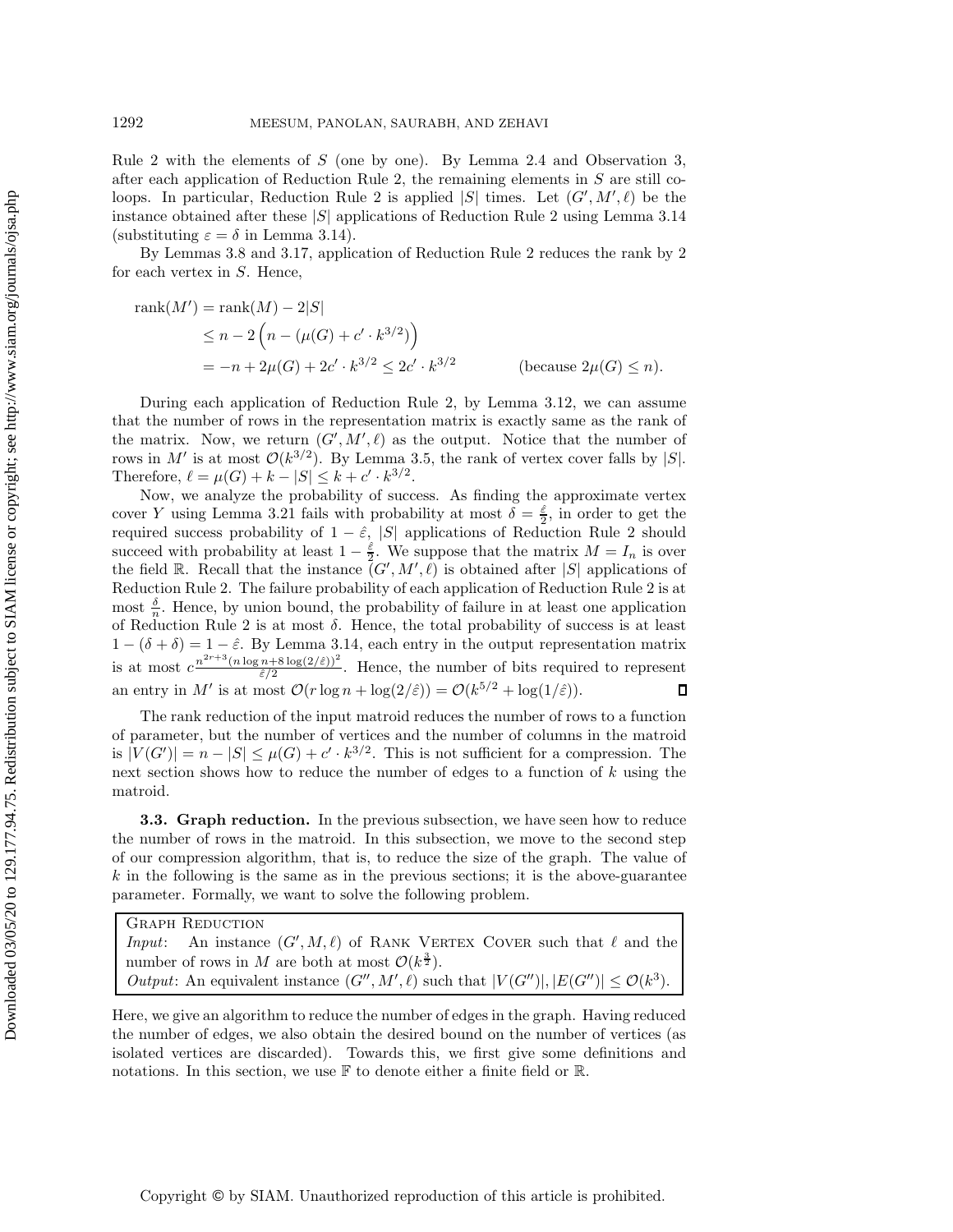Definition 3.23 (symmetric square). *For a set of column vectors* S *over a field* F, the symmetric square, denoted by  $S^{(2)}$ , is defined as  $S^{(2)} = \{uv^T + vu^T : u, v \in S\},\$ *where the operation is matrix multiplication. The elements of*  $S^{(2)}$  *are matrices. We can define the rank function*  $r^{(2)} : 2^{S^{(2)}} \to \mathbb{N}$  *by treating the matrices as "long" vectors over the field*  $\mathbb{F}$ *over the field* F*.*

With a rank function  $r^{(2)}$ , the pair  $(S^{(2)}, r^{(2)})$  forms a matroid. For details we refer the reader to [\[24\]](#page-19-15).

The *dot product* of two column vectors  $a, b \in \mathbb{F}^n$  is the scalar  $a^Tb$  and is denoted by  $\langle a, b \rangle$ . Two properties of dot product are (i)  $\langle a, b \rangle = \langle b, a \rangle$  and (ii)  $\langle a, b + c \rangle =$  $\langle a, b \rangle + \langle a, c \rangle$ .

DEFINITION 3.24. *Given a vector space*  $\mathbb{F}^d$  *and a subspace* F of  $\mathbb{F}^d$ , the orthogonal space *of* F *is defined as*  $F^{\perp} = \{x \in \mathbb{F}^d : \langle y, x \rangle = 0 \text{ for all } y \in F\}.$ 

<span id="page-16-1"></span>To avoid confusion later, we state the following observation, which follows from the fact that the dot product of two column vectors  $v$  and  $w$  is equal to the scalar  $v^T w$ .

*Observation* 7. Let  $u, v, w$  be three column vectors. Then  $uv^Tw = \langle v, w \rangle u$ .

Definition 3.25 (2-tuples meeting a flat). *For a flat* F *in a linear matroid* S *(here* S *is a set of vectors), the set of 2-tuples meeting F <i>is defined as*  $F_2 := \{uv^T +$  $vu^T : v \in F, u \in S$ .

<span id="page-16-3"></span>For the sake of completeness, we prove the following lemmas using elementary techniques from linear algebra.

Lemma 3.26 (see [\[24,](#page-19-15) Proposition 2.8]). *For any flat* F *in a linear matroid* S *with rank function* r, it holds that  $F_2$  (the set of 2-tuples meeting F) forms a flat in the *matroid*  $(S^{(2)}, r^{(2)})$ *.* 

*Proof.* Suppose, by way of contradiction, that  $F_2$  is not a flat. Then there exist  $a, b \in S$  such that  $e = ab^T + ba^T \in S^{(2)}$  is not in  $F_2$  and

$$
r^{(2)}(F_2 \cup \{e\}) = r^{(2)}(F_2).
$$

As e lies in the span of  $F_2$ , there exist scalars  $\lambda_{uv}$  such that

<span id="page-16-0"></span>(3.1) 
$$
ab^{T} + ba^{T} = \sum_{u \in F, v \in S} \lambda_{uv} (uv^{T} + vu^{T}).
$$

Note that neither a nor b belongs to  $F$  because if at least one of them belongs to F, then e lies in  $F_2$  (by the definition of  $F_2$ ). Therefore,  $F \neq S$ , and it is a proper subspace of S, which implies that  $F^{\perp}$  is nonempty (follows from Proposition 13.2 in [\[19\]](#page-19-20)). Pick an element  $x \in F^{\perp}$ . By right multiplying the column matrix x with the terms in [\(3.1\)](#page-16-0), we get

(3.2)  
\n
$$
ab^{T}x + ba^{T}x = \sum_{u \in F, v \in S} \lambda_{uv}(uv^{T}x + vu^{T}x)
$$
\n
$$
\langle b, x \rangle a + \langle a, x \rangle b = \sum_{u \in F, v \in S} \lambda_{uv} \langle v, x \rangle u + \langle u, x \rangle v
$$
\n
$$
= \sum_{u \in F, v \in S} \lambda_{uv} \langle v, x \rangle u.
$$

<span id="page-16-2"></span>The second equality follows from Observation [7,](#page-16-1) and the third equality follows from the fact that  $\langle u, x \rangle = 0$  (because  $u \in F$  and  $x \in F^{\perp}$ ). Now, by taking dot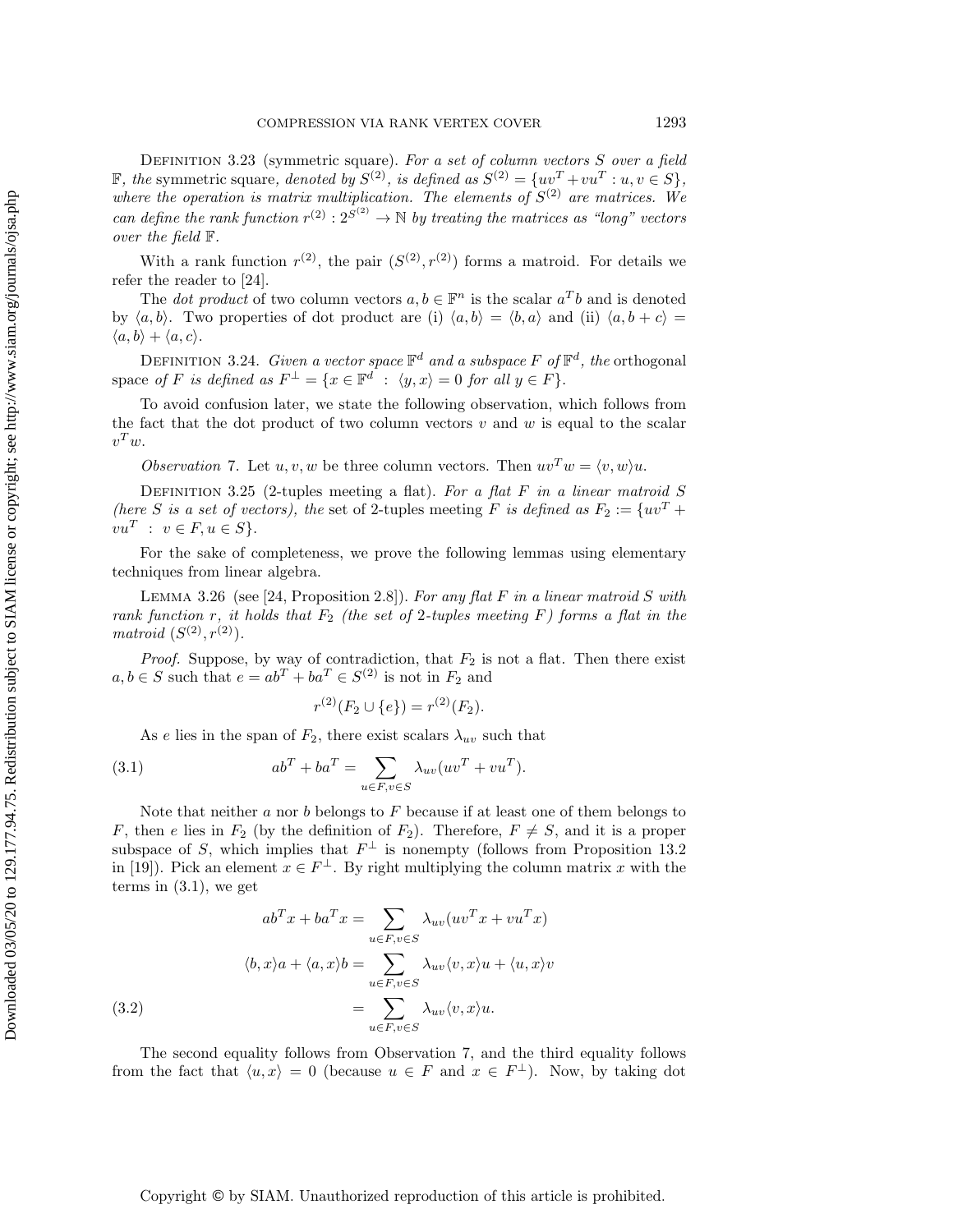product with  $x$ , from  $(3.2)$ , we have that

<span id="page-17-0"></span>(3.3) 
$$
2\langle a,x\rangle\langle b,x\rangle = \sum_{u\in F,v\in S} \lambda_{uv}\langle v,x\rangle\langle u,x\rangle = 0.
$$

The last equality follows from the fact that  $\langle u, x \rangle = 0$ . As the choice of x was arbitrary, [\(3.2\)](#page-16-2) and [\(3.3\)](#page-17-0) hold for all  $x \in F^{\perp}$ .

By [\(3.3\)](#page-17-0), for all  $x \in F^{\perp}$ , at least one of  $\langle b, x \rangle$  or  $\langle a, x \rangle$  is zero. If exactly one of  $\langle b, x \rangle$  or  $\langle a, x \rangle$  is zero for some  $x \in F^{\perp}$ , then at least one of a or b is a linear combination of vectors from  $F$  (by  $(3.2)$ ), and hence it belongs to  $F$ , which is a contradiction (recall that we have argued that both  $a$  and  $b$  do not belong to the flat F). Now, consider the case where both  $\langle b, x \rangle$  and  $\langle a, x \rangle$  are zero for all  $x \in F^{\perp}$ . Then both a and b belong to  $F^{\perp\perp}$ . Since  $F^{\perp\perp} = F$  (in the case F is a finite dimensional vector space defined over a finite field, see [\[17,](#page-19-21) Theorem 7.5]), again we have reached  $\Box$ a contradiction.

For a graph-matroid pair  $P = (H, M)$  (here, M represents a set of vectors), define  $\mathcal{E}(P) \subseteq M^{(2)}$  as  $\mathcal{E}(P) = \{uv^T + vu^T : \{u, v\} \in E(H)\}\$ . Note that  $\mathcal{E}(P)$  forms a matroid with the same rank function as the one of  $M^{(2)}$ . Moreover, the elements of  $\mathcal{E}(P)$  are in correspondence with the edges of H. For simplicity, we refer to an element of  $\mathcal{E}(P)$  as an edge. Using Lemma [3.26,](#page-16-3) we prove the following lemma.

<span id="page-17-1"></span>LEMMA 3.27 (see [\[24,](#page-19-15) Proposition 4.7]). Let  $P = (H, M)$  be a graph-matroid *pair, and let*  $r^{(2)}$  *be the rank function of*  $\mathcal{E}(P)$ *. For an edge e that is not a co-loop in*  $(\mathcal{E}(P), r^{(2)})$ *, it holds that*  $\tau(P \setminus e) = \tau(P)$ *.* 

*Proof.* The deletion of edges cannot increase the vertex cover number; thus,  $\tau(P \setminus e) \leq \tau(P)$ . Next, we show that it also holds that  $\tau(P \setminus e) \geq \tau(P)$ .

Let T be a vertex cover of  $H \setminus e$ . Notice that  $\overline{T}$  is a flat in M. Denote  $e = \{u, v\}$ and  $F = \overline{T}$ . If at least one of u or v lies in F, then F is a vertex cover of H, and hence  $\tau(P \setminus e) \geq \tau(P)$ . Hence, to conclude the proof, it is sufficient to show that at least one of u or v lies in F. Suppose, by way of contradiction, that  $u, v \notin F$ . Then the edge  $e = uv^T + vu^T$  does not belong to  $F_2$  (the set of 2-tuples meeting F). By Lemma [3.26,](#page-16-3) we have that  $F_2$  is a flat in  $(M^{(2)}, r^{(2)})$ . Since F is a vertex cover of  $H \setminus e$ , by the definition of  $F_2$  and  $\mathcal{E}(P)$ , we have that  $\mathcal{E}(P) \setminus \{e\} \subseteq F_2$ . Recall that e is not a co-loop in  $(\mathcal{E}(P), r^{(2)})$ . This implies that e belongs to the closure of  $\mathcal{E}(P) \setminus \{e\}$ , and hence it belongs to its superset  $F_2$ . We have thus reached a contradiction. This completes the proof. completes the proof.

<span id="page-17-2"></span>Using Lemma [3.27,](#page-17-1) we get the following bound on the number of edges analogously to Theorem 4.6 in [\[24\]](#page-19-15).

LEMMA 3.28. Let  $(H, M, \ell)$  be an instance of RANK VERTEX COVER and  $r =$ rank(M)*. Applying the reduction given by Lemma* [3.27](#page-17-1) *on* (H,M) *exhaustively results in a graph with at most*  $\binom{r+1}{2}$  *edges.* 

*Proof.* Let  $\{v_1, \ldots, v_r\}$  be a column basis of M. By construction, any element  $\binom{2}{2}$  can be written as a linear combination of elements in  $R^{(2)} = \{v_1, v_1^T + v_2, v_1^T\}$ . in  $S^{(2)}$  can be written as a linear combination of elements in  $B^{(2)} = \{v_i v_j^T + v_j v_i^T : i \in [n] \}$ . The set  $B^{(2)}$  contains  $v_i(r) = \binom{r+1}{r}$  elements. Therefore, the paper of the  $i, j \in [r]$ . The set  $B^{(2)}$  contains  $r + {r \choose 2} = {r+1 \choose 2}$ <br>metroid  $(S(D), r(2))$  is at most  $r+1$ matroid  $(\mathcal{E}(P), r^{(2)})$  is at most  $\binom{r+1}{2}$ .<br>The reduction given by Lemma 3.2 ) elements. Therefore, the rank of the

The reduction given by Lemma [3.27](#page-17-1) deletes any edge that is not a co-loop in this matroid. In other words, once the reduction can no longer be applied, every edge is a co-loop in the matroid  $(\mathcal{E}(P), r^{(2)})$ , and hence the graph has at most  $\binom{r+1}{2}$  edges.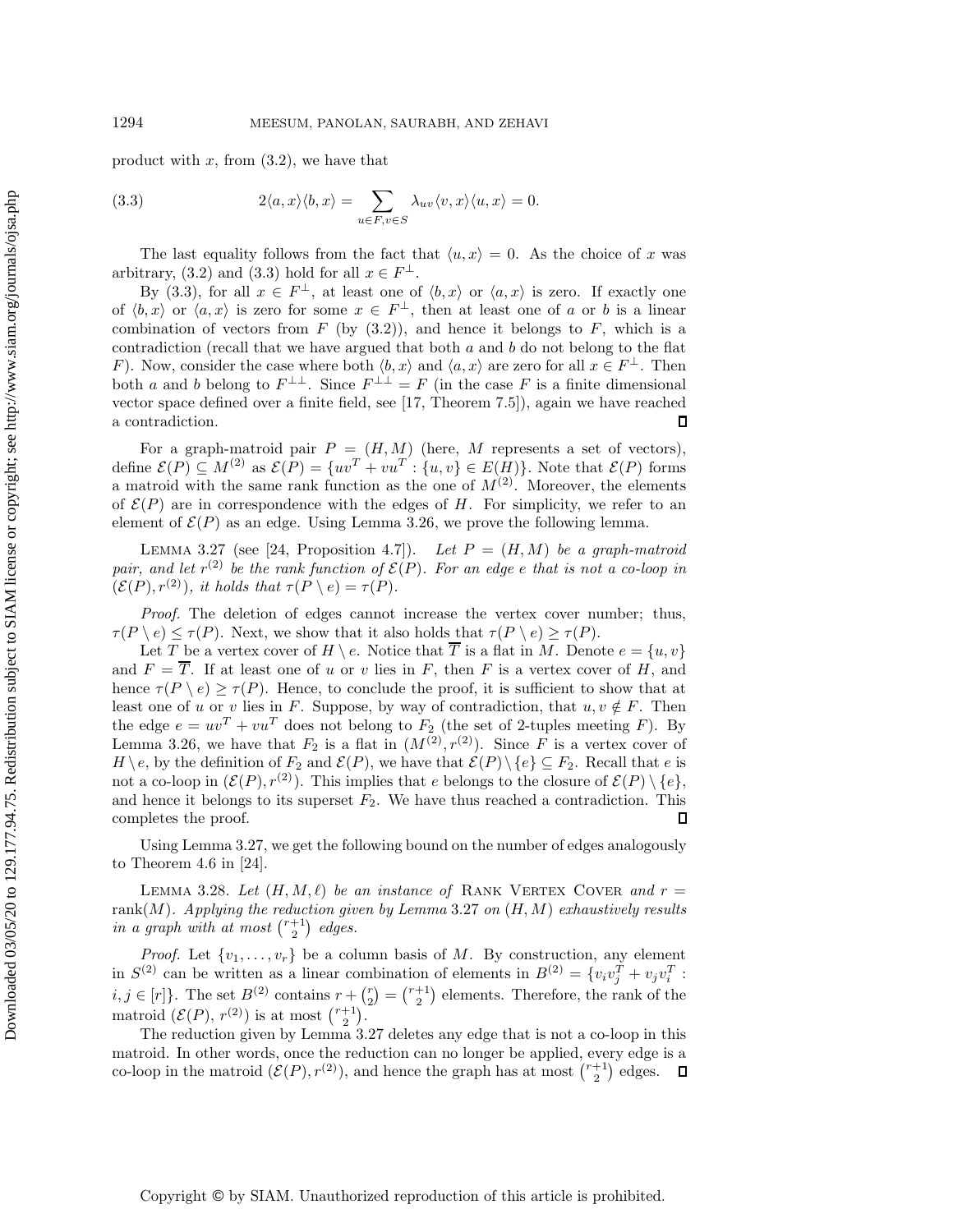<span id="page-18-9"></span>Lemma [3.28](#page-17-2) bounds the number of edges of the graph. To bound the number of vertices in the graph, we apply the following simple reduction rule.

REDUCTION RULE 3. Let  $(G, M, \ell)$  be an instance of RANK VERTEX COVER. *For any*  $v \in V(G)$  *of degree* 0 *in G, output*  $(G \setminus v, M \setminus v, \ell)$ *.* 

Reduction Rule [3](#page-18-9) and Lemma [3.28](#page-17-2) lead us to the main result of this subsection.

Corollary 3.29. *There is a polynomial-time algorithm which, given an instance*  $(G', M', \ell)$  of RANK VERTEX COVER such that the number of rows in M is at<br>meat  $G(t^2)$  extracts an equivalent instance  $(G'', M'', \ell)$  and that  $|V(G'')| + |E(G'')|$  $most \mathcal{O}(k^{\frac{3}{2}})$ , outputs an equivalent instance  $(G'', M'', \ell)$  such that  $|V(G'')|, |E(G'')|$ <br>  $= \mathcal{O}(k^3)$ . Here M'' is a restriction of M'  $= \mathcal{O}(k^3)$ *. Here,*  $M''$  *is a restriction of*  $M'$ *.* 

By combining the corollary above with Lemma [3.22,](#page-14-0) we get the following result.

<span id="page-18-10"></span>Theorem 3.30. *There is a polynomial-time randomized algorithm that, given an instance*  $(G, M = I_n, \mu(G) + k)$  *of* RANK VERTEX COVER *and*  $\varepsilon > 0$  *with probability at least*  $1 - \varepsilon$ *, outputs an equivalent instance*  $(G', M', \ell)$  *of* RANK VERTEX COVER<br>such that  $\ell$  and the number of rous in M' are both at most  $O(k^{3/2})$ . Moreover M' *such that*  $\ell$  *and the number of rows in* M' *are both at most*  $\mathcal{O}(k^{3/2})$ *. Moreover,* M' *is an integer matrix over the field*  $\mathbb R$  *containing*  $\mathcal O(k^7 + k^{4.5} \log \frac{1}{\varepsilon})$  *bits, and*  $G'$  *has at most*  $\mathcal O(k^3)$  *vertices and edges at most*  $\mathcal{O}(k^3)$  *vertices and edges.* 

Theorem [3.30](#page-18-10) also gives us a polynomial compression of size  $\mathcal{O}(k^7 + k^{4.5} \log \frac{1}{\varepsilon})$ for VERTEX COVER ABOVE LP.

**4. Conclusion.** In this paper, we presented a (randomized) polynomial compression of the VERTEX COVER ABOVE LP problem into the algebraic RANK VERTEX COVER problem. With probability at least  $1 - \varepsilon$ , the output instance is equivalent to the original instance and it is of bit length  $\mathcal{O}(k^7 + k^{4.5} \log k)$ . Here the probability the original instance, and it is of bit length  $\mathcal{O}(k^7 + k^{4.5} \log \frac{1}{\varepsilon})$ . Here, the probability  $\varepsilon$  is part of the input. Recall that having our polynomial compression at hand, one also obtains polynomial compressions of additional well-known problems, such as the ODD CYCLE TRANSVERSAL problem, into the RANK VERTEX COVER problem.

Finally, we note that we do not know how to derandomize our polynomial compression, and it is also not known how to derandomize the polynomial kernelization by Kratsch and Wahlström [\[21\]](#page-19-11). Thus, to conclude our paper, we would like to pose the following intriguing open problem: Does there exist a deterministic polynomial compression of the VERTEX COVER ABOVE LP problem?

## REFERENCES

- <span id="page-18-7"></span><span id="page-18-2"></span>[1] M. Agrawal, N. Kayal, and N. Saxena, Primes is in P, Ann. Math., (2004), pp. 781–793.
- [2] R. Balasubramanian, M. R. Fellows, and V. Raman, An improved fixed-parameter algorithm for vertex cover, Inform. Process. Lett., 65 (1998), pp. 163–168.
- <span id="page-18-8"></span>[3] E. H. Bareiss, Sylvester's identity and multistep integer-preserving Gaussian elimination, Math. Comp., 22 (1968), pp. 565–578.
- <span id="page-18-1"></span>[4] J. F. Buss AND J. GOLDSMITH, Nondeterminism within P, SIAM J. Comput., 22 (1993). pp. 560–572, [https://doi.org/10.1137/0222038.](https://doi.org/10.1137/0222038)
- <span id="page-18-4"></span>[5] L. S. Chandran and F. Grandoni, Refined memorization for vertex cover, Inform. Process. Lett., 93 (2005), pp. 125–131.
- <span id="page-18-6"></span>[6] J. Chen, H. Fernau, I. A. Kanj, and G. Xia, Parametric duality and kernelization: Lower bounds and upper bounds on kernel size, SIAM J. Comput., 37 (2007), pp. 1077–1106, [https://doi.org/10.1137/050646354.](https://doi.org/10.1137/050646354)
- <span id="page-18-3"></span>[7] J. Chen, I. A. Kanj, and W. Jia, Vertex cover: Further observations and further improvements, J. Algorithms, 41 (2001), pp. 280–301, [https://doi.org/10.1006/jagm.2001.1186.](https://doi.org/10.1006/jagm.2001.1186)
- <span id="page-18-5"></span>[8] J. CHEN, I. A. KANJ, AND G. XIA, Improved upper bounds for vertex cover, Theoret. Comput. Sci., 411 (2010), pp. 3736–3756.
- <span id="page-18-0"></span>[9] M. Cygan, F. V. Fomin, L. Kowalik, D. Lokshtanov, D. Marx, M. Pilipczuk, M. Pilipczuk, and S. Saurabh, Parameterized Algorithms, Springer, Berlin, 2015.